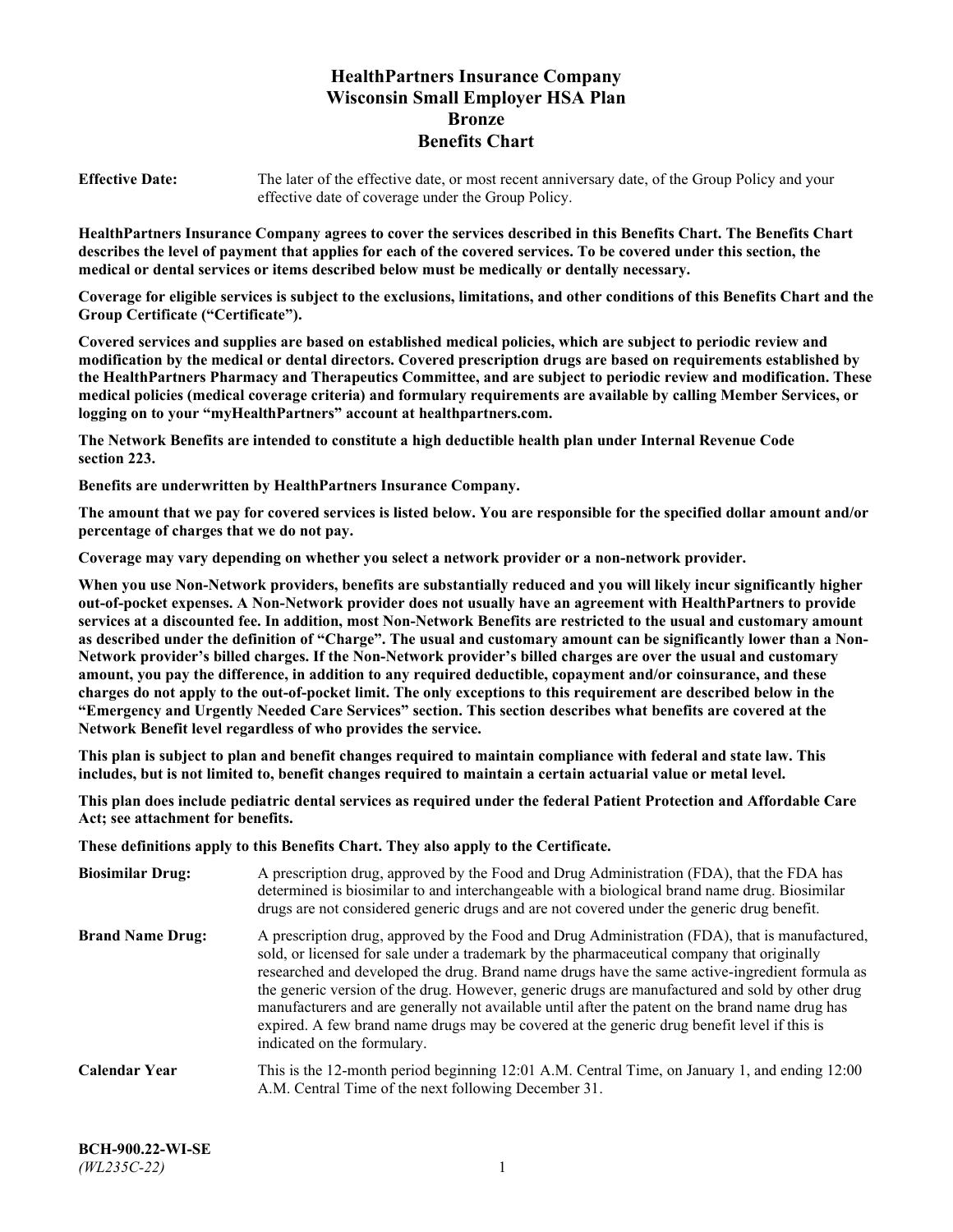| <b>Charge:</b> | For covered services delivered by a network provider, this is the provider's discounted fee for a<br>given medical/surgical service, procedure or item.                                                                                                                                                                                                                                                                                                                                                                                                                                                                                                                                                                 |
|----------------|-------------------------------------------------------------------------------------------------------------------------------------------------------------------------------------------------------------------------------------------------------------------------------------------------------------------------------------------------------------------------------------------------------------------------------------------------------------------------------------------------------------------------------------------------------------------------------------------------------------------------------------------------------------------------------------------------------------------------|
|                | For covered services delivered by non-network providers, a contracted rate may apply if such<br>arrangement is available to HealthPartners.                                                                                                                                                                                                                                                                                                                                                                                                                                                                                                                                                                             |
|                | For the usual and customary charge for covered services delivered by non-network providers, our<br>payment is calculated using one of the following options, depending on availability: 1) a<br>percentage of the Medicare fee schedule; 2) a comparable schedule if the service is not on the<br>Medicare fee schedule; or 3) a commercially reasonable rate for such service if a fee schedule is<br>not available.                                                                                                                                                                                                                                                                                                   |
|                | The usual and customary charge is the maximum amount allowed that we consider in the<br>calculation of the payment of charges incurred for certain covered services. You must pay for any<br>charges above the usual and customary charge, and they do not apply to the out-of-pocket limit.                                                                                                                                                                                                                                                                                                                                                                                                                            |
|                | A charge is incurred for covered ambulatory medical and surgical services, on the date the service<br>or item is provided. A charge is incurred for covered inpatient services, on the date of admission to<br>a hospital. To be covered, a charge must be incurred on or after your effective date and on or<br>before the termination date.                                                                                                                                                                                                                                                                                                                                                                           |
|                | Copayment/Coinsurance: The specified dollar amount, or percentage, of charges incurred for covered services, which we do<br>not pay, but which you must pay, each time you receive certain medical services, procedures or<br>items. Our payment for those covered services or items begins after the copayment or coinsurance<br>is satisfied. Covered services or items requiring a copayment or coinsurance are specified in this<br>Benefits Chart.                                                                                                                                                                                                                                                                 |
|                | For services provided by a network provider:<br>An amount which is listed as a flat dollar copayment is applied to a network provider's discounted<br>charge for a given service. However, if the network provider's discounted charge for a service or<br>item is less than the flat dollar copayment, you will pay the network provider's discounted charge.<br>An amount which is listed as a percentage of charges or coinsurance is based on the network<br>provider's discounted charges, calculated at the time the claim is processed, which may include an<br>agreed upon fee schedule rate for case rate or withhold arrangements.                                                                            |
|                | For services provided by a non-network provider:<br>Any copayment or coinsurance is applied to the lesser of the provider's charges or the usual and<br>customary charge for a service.                                                                                                                                                                                                                                                                                                                                                                                                                                                                                                                                 |
|                | A copayment or coinsurance is due at the time a service is provided, or when billed by the<br>provider. The copayment or coinsurance applicable for a scheduled visit with a HealthPartners<br>network provider will be collected for each visit, late cancellation and failed appointment.                                                                                                                                                                                                                                                                                                                                                                                                                             |
| Deductible:    | The specified dollar amount of charges incurred for covered services, which we do not pay, but an<br>enrollee or a family has to pay first in a calendar year. Our payment for those services or items<br>begins after the deductible is satisfied. For network providers, the amount of the charges that apply<br>to the deductible are based on the network provider's discounted charges, calculated at the time<br>the claim is processed, which may include an agreed upon fee schedule rate for case rate or<br>withhold arrangements. For non-network providers, the amount of charges that apply to the<br>deductible are the lesser of the provider's charges or the usual and customary charge for a service. |
|                | Any amounts paid or reimbursed by a third party, including but not limited to: point of service<br>rebates, manufacturer coupons, manufacturer debits cards or other forms of direct reimbursement<br>to an Insured for a product or service, will not apply toward your deductible, to the extent<br>permitted under state and federal law.                                                                                                                                                                                                                                                                                                                                                                            |
|                | Your plan has an embedded deductible. This means once an Insured meets the individual<br>deductible, the plan begins paying benefits for that person. If two or more members of the family<br>meet the family deductible, the plan begins paying benefits for all members of the family,<br>regardless of whether each Insured has met the individual deductible. However, an Insured may<br>not contribute more than the individual deductible toward the family deductible.                                                                                                                                                                                                                                           |
|                | All services are subject to the deductible unless otherwise indicated below in this Benefits Chart.                                                                                                                                                                                                                                                                                                                                                                                                                                                                                                                                                                                                                     |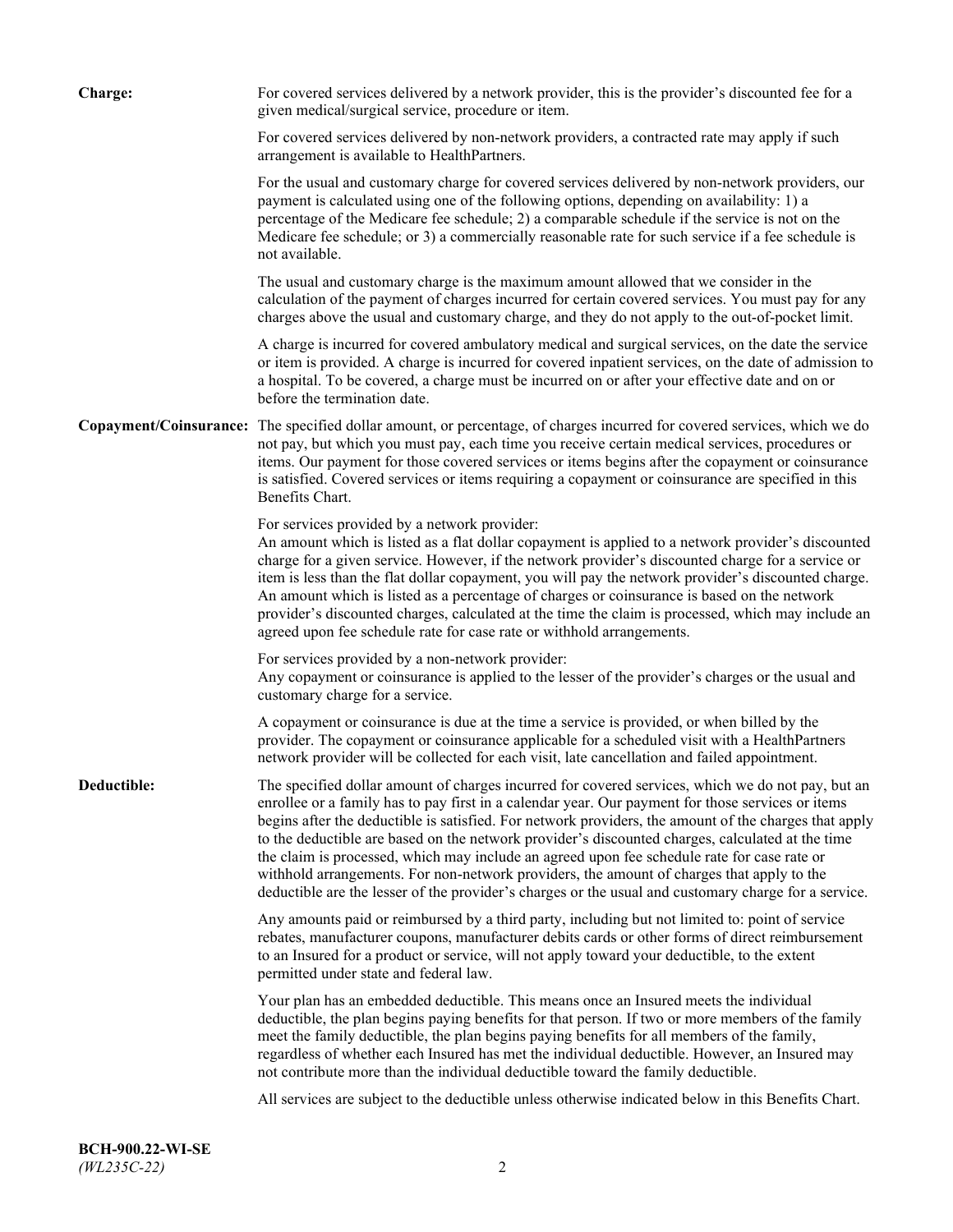| Formulary:                                 | This is a current list, which may be revised from time to time, of prescription drugs, medications,<br>equipment and supplies covered by us as indicated in this Benefits Chart which are covered at the<br>highest benefit level. Some drugs on the formulary may require prior authorization to be covered<br>as formulary drugs. The formulary, and information on drugs that require prior authorization, are<br>available by calling Member Services, or logging on to your "myHealthPartners" account at<br>healthpartners.com. |
|--------------------------------------------|---------------------------------------------------------------------------------------------------------------------------------------------------------------------------------------------------------------------------------------------------------------------------------------------------------------------------------------------------------------------------------------------------------------------------------------------------------------------------------------------------------------------------------------|
| <b>Generic Drug:</b>                       | A prescription drug, approved by the Food and Drug Administration (FDA), that the FDA has<br>determined is comparable to a brand name drug product in dosage form, strength, route of<br>administration, quality, intended use and documented bioequivalence. Generally, generic drugs<br>cost less than brand name drugs. Some brand name drugs may be covered at the generic drug<br>benefit level if this is indicated on the formulary.                                                                                           |
| <b>Lifetime Maximum</b><br><b>Benefit:</b> | The specified coverage limit actually paid by us for services and/or charges incurred by you for any<br>given procedure or diagnosis. Payment of benefits under this Benefits Chart ceases when that lifetime<br>maximum benefit is reached. You have to pay for any subsequent charges.                                                                                                                                                                                                                                              |
| <b>Non-Formulary Drug:</b>                 | This is a prescription drug, approved by the Food and Drug Administration (FDA), that is not on<br>the formulary, is medically necessary and is not investigative or experimental or otherwise<br>excluded under the Certificate.                                                                                                                                                                                                                                                                                                     |
| <b>Out-of-Pocket Expenses:</b>             | You pay the specified copayments/coinsurance and deductibles applicable for particular services,<br>subject to the out-of-pocket limit described below. These amounts are in addition to the monthly<br>premium payments.                                                                                                                                                                                                                                                                                                             |
| <b>Out-of-Pocket Limit:</b>                | You pay the copayments/coinsurance and deductibles for covered services, to the individual or<br>family out-of-pocket limit. Thereafter we cover 100% of the charges incurred for all other covered<br>services, for the rest of the calendar year. You pay amounts greater than the out-of-pocket limit if<br>you exceed any lifetime maximum benefit or any visit or day limits.                                                                                                                                                    |
|                                            | Non-Network Benefits above the usual and customary charge (see definition of charge above) do<br>not apply to the out-of-pocket limit.                                                                                                                                                                                                                                                                                                                                                                                                |
|                                            | Non-Network Benefits for transplant surgery do not apply to the out-of-pocket limit.                                                                                                                                                                                                                                                                                                                                                                                                                                                  |
|                                            | Any amounts paid or reimbursed by a third party, including but not limited to: point of service<br>rebates, manufacturer coupons, manufacturer debit cards or other forms of direct reimbursement to<br>an Insured for a product or service, will not apply as an out-of-pocket expense, to the extent<br>permitted under state and federal law.                                                                                                                                                                                      |
|                                            | You are responsible to keep track of the out-of-pocket expenses. Contact Member Services for<br>assistance in determining the amount paid by the enrollee for specific eligible services received.<br>Claims for reimbursement under the out-of-pocket limit provisions are subject to the same time<br>limits and provisions described under the "Claims Provisions" section of the Certificate.                                                                                                                                     |
| <b>Specialty Drug List:</b>                | This is a current list, which may be revised from time to time, of prescription drugs, medications,<br>equipment and supplies, which are typically bio-pharmaceuticals. The purpose of a specialty drug<br>list is to facilitate enhanced monitoring of complex therapies used to treat specific conditions.<br>Specialty drugs are covered by us as indicated in this Benefits Chart. The specialty drug list is<br>available by calling Member Services, or logging on to your "myHealthPartners" account at<br>healthpartners.com. |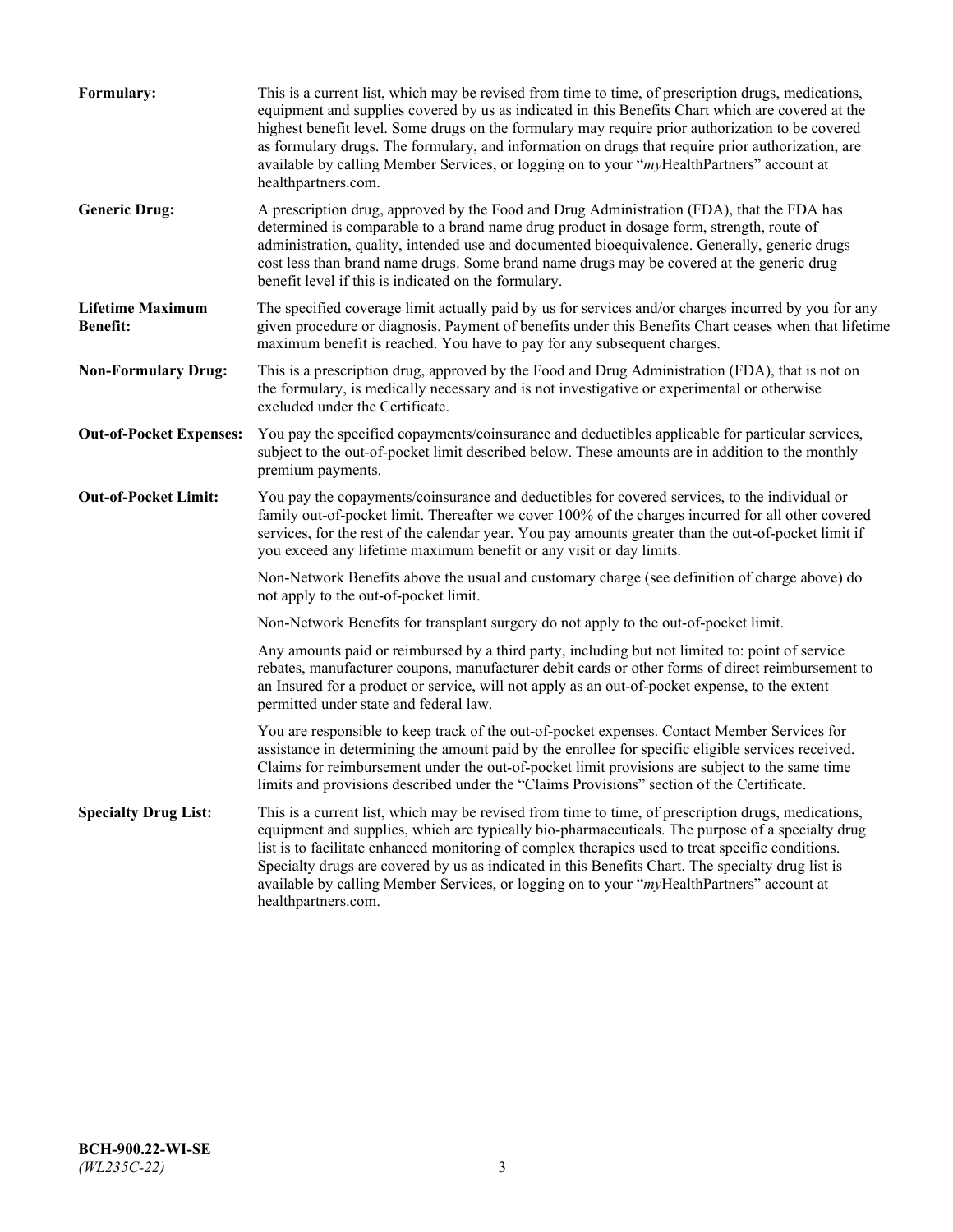### **DEDUCTIBLES AND OUT-OF-POCKET LIMITS**

#### **Individual calendar year deductible**

| <b>Network Benefits</b> | <b>Non-Network Benefits</b> |
|-------------------------|-----------------------------|
| \$6,850                 | \$10,000                    |

#### **Family calendar year deductible**

| <b>Network Benefits</b> | <b>Non-Network Benefits</b> |
|-------------------------|-----------------------------|
| \$13,700                | \$20,000                    |

Separate deductibles must be satisfied under the Network Benefits and Non-Network Benefits.

Your plan has an embedded deductible. This means once an Insured meets the individual deductible, the plan begins paying benefits for that person. If two or more members of the family meet the family deductible, the plan begins paying benefits for all members of the family, regardless of whether each Insured has met the individual deductible. However, an Insured may not contribute more than the individual deductible toward the family deductible.

Any amounts paid or reimbursed by a third party, including but not limited to: point of service rebates, manufacturer coupons, manufacturer debits cards or other forms of direct reimbursement to an Insured for a product or service, will not apply toward your deductible, to the extent permitted under state and federal law.

### **Individual calendar year out-of-pocket limit**

| Network Benefits | <b>Non-Network Benefits</b> |
|------------------|-----------------------------|
| \$7,000          | \$30,000                    |

#### **Family calendar year out-of-pocket limit**

| <b>Network Benefits</b> | <b>Non-Network Benefits</b> |
|-------------------------|-----------------------------|
| \$14,000                | \$60,000                    |

Separate Out-of-Pocket Limits must be satisfied under Network Benefits and Non-Network Benefits.

Non-Network Benefits above the usual and customary charge will not apply to the individual or family Out-of-Pocket Limit.

Non-Network Benefits for transplant surgery do not apply to the Out-of-Pocket Limit.

Any amounts paid or reimbursed by a third party, including but not limited to: point of service rebates, manufacturer coupons, manufacturer debit cards or other forms of direct reimbursement to an Insured for a product or service, will not apply as an out-of-pocket expense, to the extent permitted under state and federal law.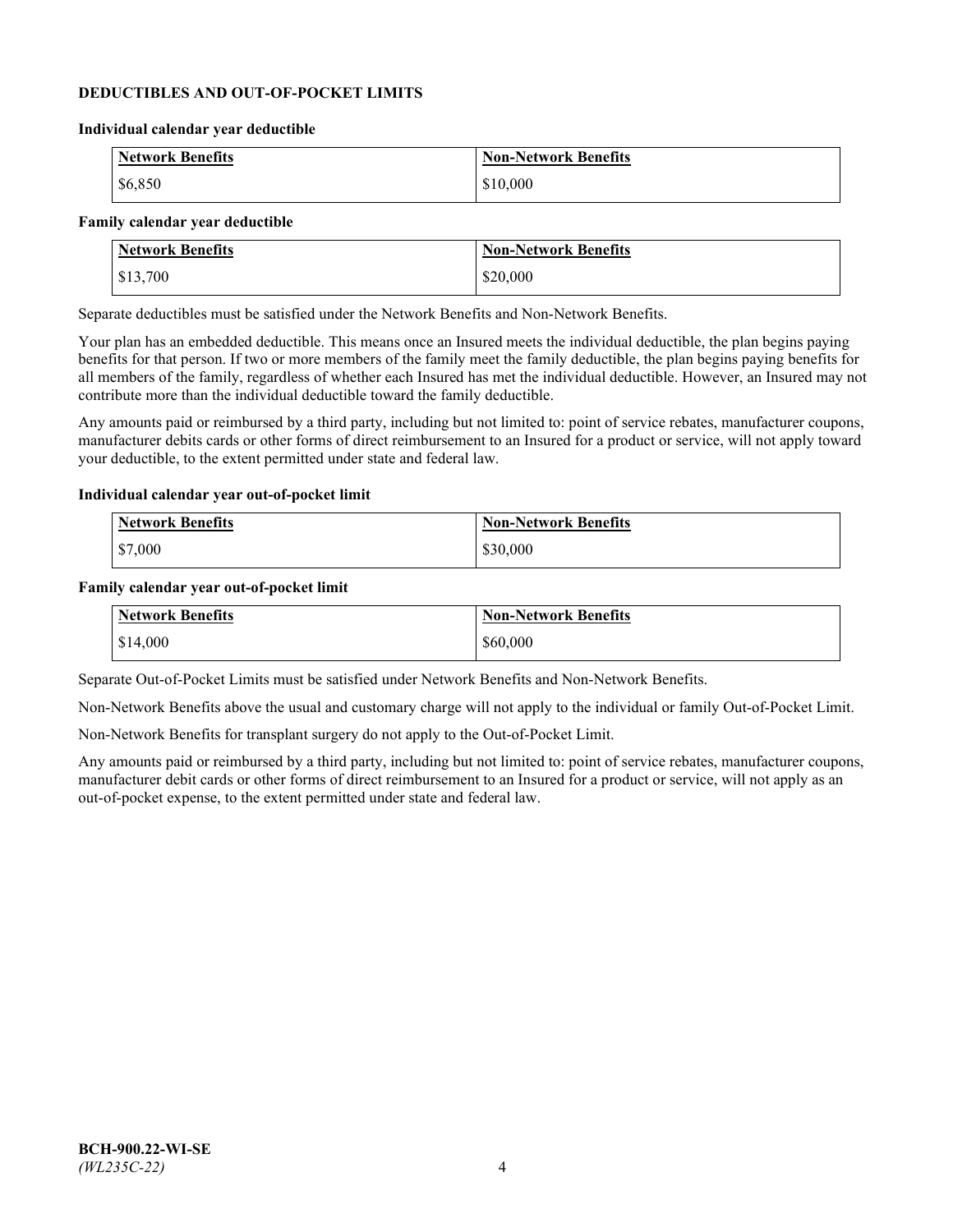# **AMBULANCE AND MEDICAL TRANSPORTATION**

# **Covered Services:**

We cover ambulance and medical transportation for medical emergencies.

We also cover medically necessary, non-emergency transportation if it meets our medical coverage criteria. Covered services and supplies are based on established medical policies, which are subject to periodic review and modification by the medical directors. These medical policies (medical coverage criteria) and applicable prior authorization requirements are available by calling Member Services, or logging on to your "*my*HealthPartners" account a[t healthpartners.com.](https://www.healthpartners.com/hp/index.html)

| <b>Network Benefits</b>       | <b>Non-Network Benefits</b> |
|-------------------------------|-----------------------------|
| 100% of the charges incurred. | See Network Benefits.       |

## **Not Covered:**

See "Services Not Covered" in the Certificate.

# **AUTISM SERVICES**

# **Covered Services:**

We cover prior authorized evidence-based intensive-level and nonintensive-level treatment of autism spectrum disorders (autism disorder, Asperger's syndrome or pervasive development disorder not otherwise specified).

Covered services are based on established medical policies, which are subject to periodic review and modification by the medical directors. These medical policies (medical coverage criteria) are available by calling Member Services, or logging on to your "*my*HealthPartners" account at [healthpartners.com.](https://www.healthpartners.com/hp/index.html)

Your network provider will coordinate the prior authorization process for any autism treatment services. You may call Member Services at 952-883-5000 or toll-free at 855-813-3888 if you have any questions or concerns regarding the authorization process.

Please call Member Services at 952-883-5000 or toll-free at 855-813-3888 to request authorization for autism treatment services from a non-network provider.

**Intensive-level services** for children diagnosed with autism spectrum disorders. Intensive-level services must begin on or after 2 years of age and end before 9 years of age. Intensive-level services, on average, are services provided for more than 20 hours of treatment per week. (The average number of hours a week is calculated over a six-month period.)

| Network Benefits                         | <b>Non-Network Benefits</b>              |
|------------------------------------------|------------------------------------------|
| 100% of the charges incurred.            | 50% of the charges incurred.             |
| Limited to 240 visits per calendar year. | Limited to 240 visits per calendar year. |

The maximum number of visits is combined for Network Benefits and Non-Network Benefits. Visit limits are based on the minimum coverage amounts available at the time of publication. Additional visits may be available if required due to revised minimum coverage amounts being issued by the Office of the Commissioner of Insurance. See our medical coverage criteria for current visit limits.

## **Intensive-level services lifetime maximum benefit**

| Network Benefits                                                     | <b>Non-Network Benefits</b>                                          |
|----------------------------------------------------------------------|----------------------------------------------------------------------|
| 4 years of cumulative services under this plan or any<br>other plan. | 4 years of cumulative services under this plan or any<br>other plan. |

The Lifetime Maximum Benefit is combined for Network Benefits and Non-Network Benefits.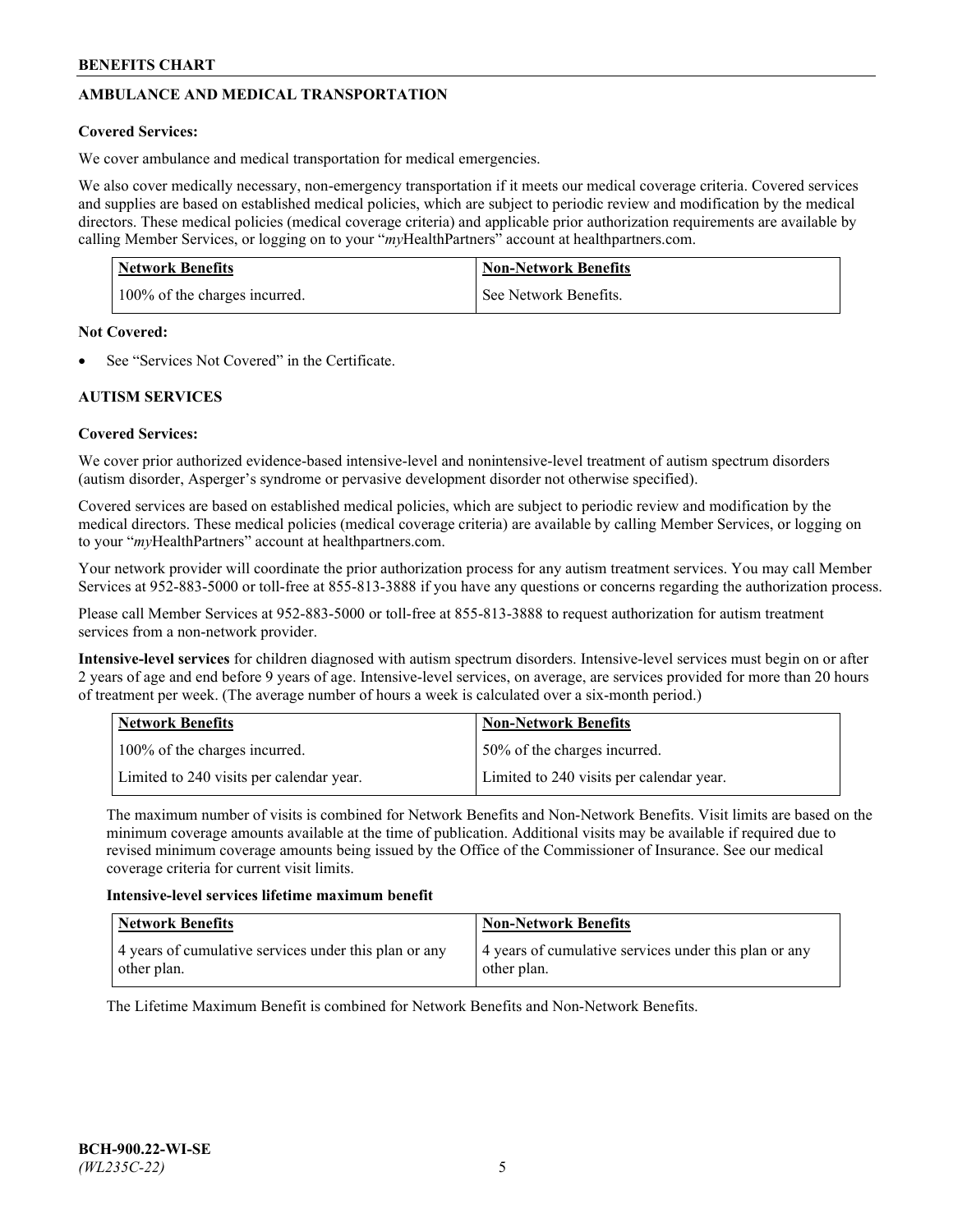**Nonintensive-level services** for Insureds diagnosed with autism spectrum disorders

| Network Benefits                         | <b>Non-Network Benefits</b>              |
|------------------------------------------|------------------------------------------|
| 100% of the charges incurred.            | 50% of the charges incurred.             |
| Limited to 120 visits per calendar year. | Limited to 120 visits per calendar year. |

The maximum number of visits is combined for Network Benefits and Non-Network Benefits. Visit limits are based on the minimum coverage amounts available at the time of publication. Additional visits may be available if required due to revised minimum coverage amounts being issued by the Office of the Commissioner of Insurance. See our medical coverage criteria for current visit limits.

## **Not Covered:**

See "Services Not Covered" in the Certificate.

# **BEHAVIORAL HEALTH SERVICES**

## **Covered Services:**

Covered services are based on established medical policies, which are subject to periodic review and modification by the medical directors. These medical policies (medical coverage criteria) are available by calling Member Services, or logging on to your "*my*HealthPartners" account at [healthpartners.com.](https://www.healthpartners.com/hp/index.html)

**Transitional treatment services:** These are services for the treatment of nervous or mental disorders and substance use disorders which are provided to an Insured in a less restrictive manner than are inpatient hospital services but in a more intensive manner than are outpatient services. Transitional treatment services are services offered by a provider, and certified by the Wisconsin Department of Health Services for each of the following (except the last bulleted item):

- Mental health services for covered adults in a day treatment program.
- Mental health services for covered children in a day hospital treatment program.
- Services for persons with chronic mental illness provided through a community support program.
- Residential treatment programs for covered persons with substance use disorder.
- Substance use disorder services in a day treatment program.
- Services for persons who are experiencing a mental health crisis or who are in a situation likely to turn into a mental health crisis if support is not provided.
- Intensive outpatient programs for the treatment of psychoactive substance use disorders provided in accordance with the patient placement criteria of the American Society of Addiction Medicine.

## **Mental health services**

We cover services for mental health diagnoses as described in the Diagnostic and Statistical Manual of Mental Disorders – Fifth Edition (DSM 5) (most recent edition).

We provide coverage for mental health treatment ordered by a Wisconsin court under a valid court order that is issued on the basis of a behavioral care evaluation performed by a licensed psychiatrist or doctoral level licensed psychologist, which includes a diagnosis and an individual treatment plan for care in the most appropriate, least restrictive environment. We must be given a copy of the court order and the behavioral care evaluation, and the service must be a covered benefit under this plan, and the service must be provided by a network provider, or other provider as required by law.

**Outpatient services:** We cover medically necessary outpatient professional mental health services for evaluation, crisis intervention, and treatment of mental health disorders.

A comprehensive diagnostic assessment will be used as the basis for a determination by a mental health professional, concerning the appropriate treatment and the extent of services required.

Outpatient services we cover for a diagnosed mental health condition include the following:

- Individual, group, family and multi-family therapy.
- Medication management provided by a physician, certified nurse practitioner, or physician's assistant.
- Psychological testing services for the purposes of determining the differential diagnoses and treatment planning for patients currently receiving behavioral health services.
- Partial hospitalization services in a licensed hospital or community mental health center.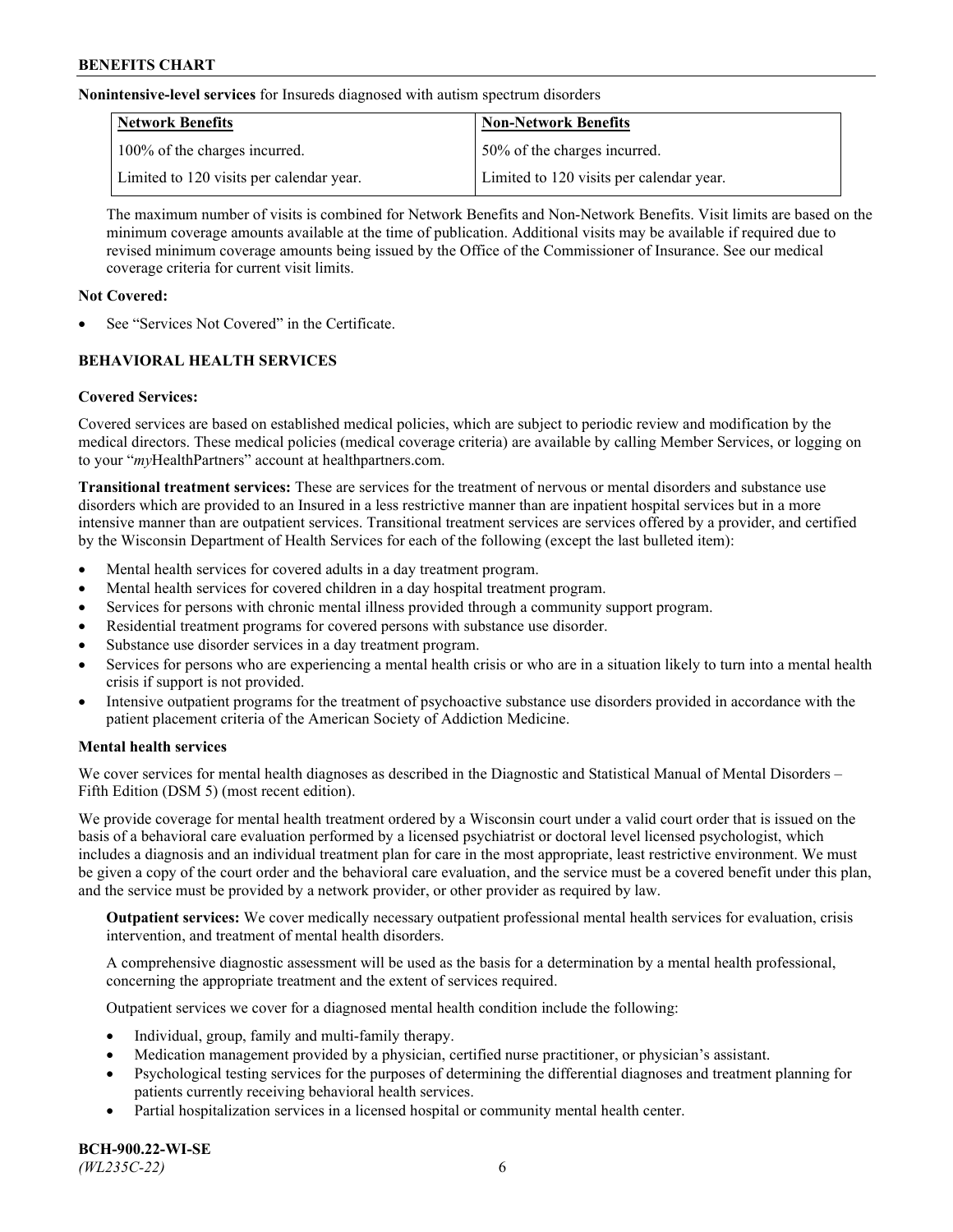- Psychotherapy and nursing services provided in the home if authorized by us.
- Treatment for gender dysphoria.

| <b>Network Benefits</b>       | <b>Non-Network Benefits</b>  |
|-------------------------------|------------------------------|
| 100% of the charges incurred. | 50% of the charges incurred. |

### **Group therapy**

| Network Benefits              | Non-Network Benefits          |
|-------------------------------|-------------------------------|
| 100% of the charges incurred. | 150% of the charges incurred. |

## **Inpatient services, including mental health residential treatment services:** We cover the following:

- Medically necessary inpatient services in a hospital and professional services for treatment of mental health disorders. Medical stabilization is covered under inpatient hospital services in the "Hospital and Skilled Nursing Facility Services" section.
- Medically necessary mental health residential treatment services. This care must be authorized by us and provided by a hospital or residential behavioral health treatment facility licensed by the local state or Department of Health and Human Services. Services not covered under this benefit include halfway houses, group homes, extended care facilities, shelter services, correctional services, detention services, transitional services, group residential services, foster care services and wilderness programs.

| <b>Network Benefits</b>       | Non-Network Benefits         |
|-------------------------------|------------------------------|
| 100% of the charges incurred. | 50% of the charges incurred. |

**Transitional treatment services:** We cover transitional treatment services described above for treatment of mental and nervous disorders.

| <b>Network Benefits</b>       | <b>Non-Network Benefits</b>  |
|-------------------------------|------------------------------|
| 100% of the charges incurred. | 50% of the charges incurred. |

#### **Substance use disorder treatment services**

We cover medically necessary services for assessments by a licensed alcohol and drug counselor and treatment of substance use disorders as defined in the latest edition of the DSM 5.

**Outpatient services:** We cover medically necessary outpatient professional services for diagnosis and treatment of substance use disorders. Substance use disorder treatment services must be provided by a program licensed by the local Department of Health Services.Outpatient services we cover for a diagnosed substance use disorder include the following:

- Individual, group, family, and multi-family therapy provided in an office setting.
- Opiate replacement therapy including methadone and buprenorphine treatment.

| Network Benefits              | Non-Network Benefits         |
|-------------------------------|------------------------------|
| 100% of the charges incurred. | 50% of the charges incurred. |

**Inpatient services:** We cover the following:

- Medically necessary inpatient services in a hospital or a licensed residential primary treatment center.
- Services provided in a hospital that is licensed by the local state and accredited by Medicare.
- Detoxification services in a hospital or community detoxification facility if it is licensed by the local Department of Health Services.

| Network Benefits              | <b>Non-Network Benefits</b>  |
|-------------------------------|------------------------------|
| 100% of the charges incurred. | 50% of the charges incurred. |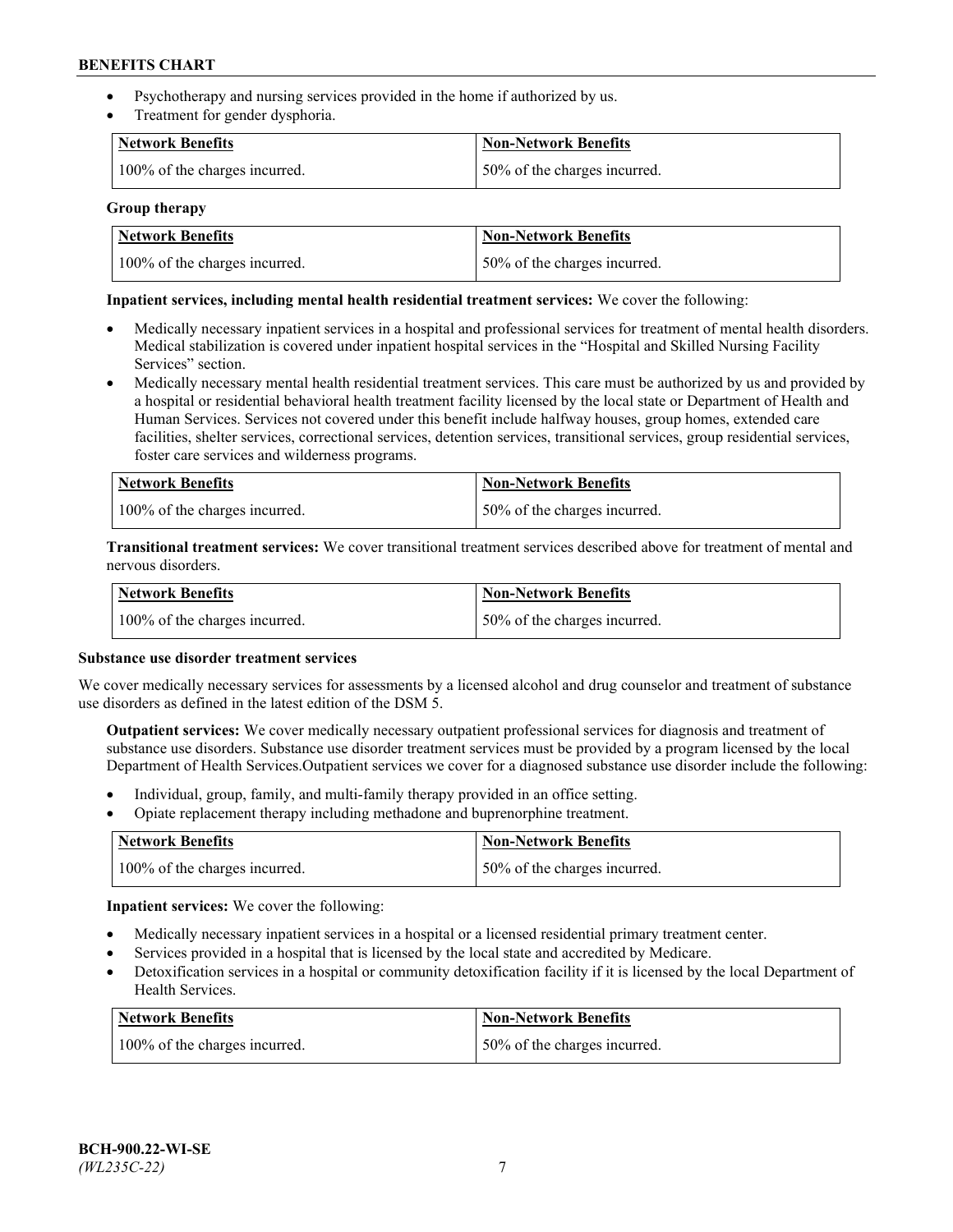**Transitional treatment services:** We cover transitional treatment services described above for treatment of substance use disorders.

| Network Benefits              | <b>Non-Network Benefits</b>   |
|-------------------------------|-------------------------------|
| 100% of the charges incurred. | 150% of the charges incurred. |

**Out-of-area services for Wisconsin students:** If a dependent child is a student in a school located in Wisconsin, but outside of our service area, we cover mental health and substance use disorder services as required under Wisconsin Statute 609.655.

- The student may have a clinical assessment from a local, non-network mental health or substance use disorder treatment provider at the network benefit level when prior authorized by us.
- If outpatient services are recommended in the clinical assessment, five outpatient visits from a non-network provider will be covered at the network benefit level.
- Our Medical Director will determine the need for continuing treatment by the non-network provider; additional visits may be approved.
- Coverage for the outpatient services will not be provided if the recommended treatment would keep the student from attending school on a regular basis or if the student is no longer attending the school full-time.

This benefit is subject to the limitations shown in this "Behavioral Health Services" section.

| Network Benefits              | Non-Network Benefits |
|-------------------------------|----------------------|
| 100% of the charges incurred. | Not applicable.      |

A dependent child enrolled in a school outside of the state of Wisconsin is not eligible for this benefit.

## **Not Covered:**

See "Services Not Covered" in the Certificate.

## **CHIROPRACTIC SERVICES**

## **Covered Services:**

We cover chiropractic services for rehabilitative care. Chiropractic services are adjustments to any abnormal articulations of the human body, especially those of the spinal column, for the purpose of giving freedom of action to impinged nerves that may cause pain or deranged function.

Massage therapy which is performed in conjunction with other treatment/modalities by a chiropractor, is part of a prescribed treatment plan and is not billed separately is covered.

| <b>Network Benefits</b>       | <b>Non-Network Benefits</b>  |
|-------------------------------|------------------------------|
| 100% of the charges incurred. | 50% of the charges incurred. |

#### **Not Covered:**

- Massage therapy for the purpose of comfort or convenience of the Insured.
- See "Services Not Covered" in the Certificate.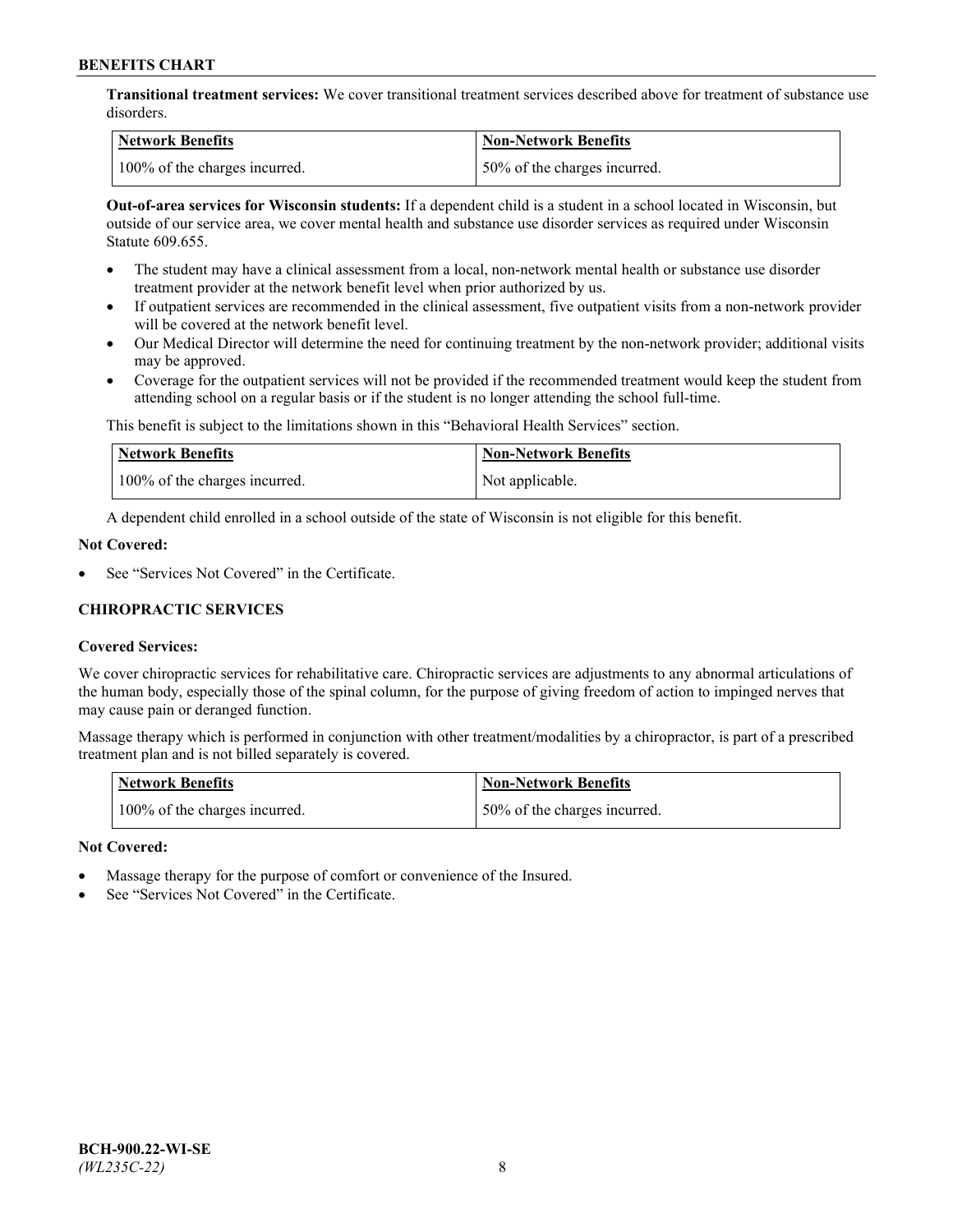# **CLINICAL TRIALS**

## **Covered Services:**

We cover certain routine services if you participate in a Phase I, Phase II, Phase III or Phase IV approved clinical trial that is conducted in relation to the prevention, detection, or treatment of cancer or other life-threatening disease or condition as defined in the Affordable Care Act. Approved clinical trials include (1) federally funded trials when the study or investigation is approved or funded by any of the federal agencies defined in the Public Health Services Act, section 2709 (d) (1) (A); (2) the study or investigation is conducted under an investigational new drug application reviewed by the Food and Drug Administration; and (3) the study or investigation is a drug trial that is exempt from having such an investigational new drug application. We cover routine patient costs for services that would be eligible under the Certificate and this Benefits Chart if the service were provided outside of a clinical trial.

| <b>Network Benefits</b>                                 | <b>Non-Network Benefits</b>                           |
|---------------------------------------------------------|-------------------------------------------------------|
| Coverage level is same as corresponding Network         | Coverage level is same as corresponding               |
| Benefits, depending on type of service provided such as | Non-Network Benefits, depending on type of service    |
| Office Visits for Illness or Injury, Inpatient or       | provided such as Office Visits for Illness or Injury, |
| Outpatient Hospital Services.                           | Inpatient or Outpatient Hospital Services.            |

### **Not Covered:**

- The investigative or experimental item, device or service itself.
- Items or services that are provided solely to satisfy data collection and analysis needs and that are not used in the direct clinical management of the patient.
- A service that is clearly inconsistent with widely accepted and established standards of care for a particular diagnosis.
- See "Services Not Covered" in the Certificate.

# **DENTAL SERVICES**

## **Covered Services:**

We cover services as described below.

**Accidental dental services:** We cover dentally necessary services to treat and restore damage done to sound, natural, unrestored teeth as a result of an accidental injury. Coverage is for damage caused by external trauma to face and mouth only, not for cracked or broken teeth, which result from biting or chewing. We cover restorations, root canals, crowns and replacement of teeth lost that are directly related to the accident in which the Insured was involved. We cover initial exam, x-rays and palliative treatment including extractions, and other oral surgical procedures directly related to the accident. Subsequent treatment must be initiated within the specified time-frame and must be directly related to the accident. We do not cover restoration and replacement of teeth that are not "sound and natural" at the time of the accident.

Full mouth rehabilitations to correct occlusion (bite) and malocclusion (misaligned teeth not due to the accident) are not covered.

When an implant-supported dental prosthetic treatment is pursued, the accidental dental benefit will be applied to the prosthetic procedure. Benefits are limited to the amount that would be paid toward the placement of a removable dental prosthetic appliance that could be used in the absence of implant treatment. Care must be provided or pre-authorized by a HealthPartners dentist.

| Network Benefits              | <b>Non-Network Benefits</b>  |
|-------------------------------|------------------------------|
| 100% of the charges incurred. | 50% of the charges incurred. |

For all accidental dental services, treatment and/or restoration must be initiated within six months of the date of the injury. Coverage is limited to the initial course of treatment and/or initial restoration. Services must be provided within 24 months of the date of injury to be covered.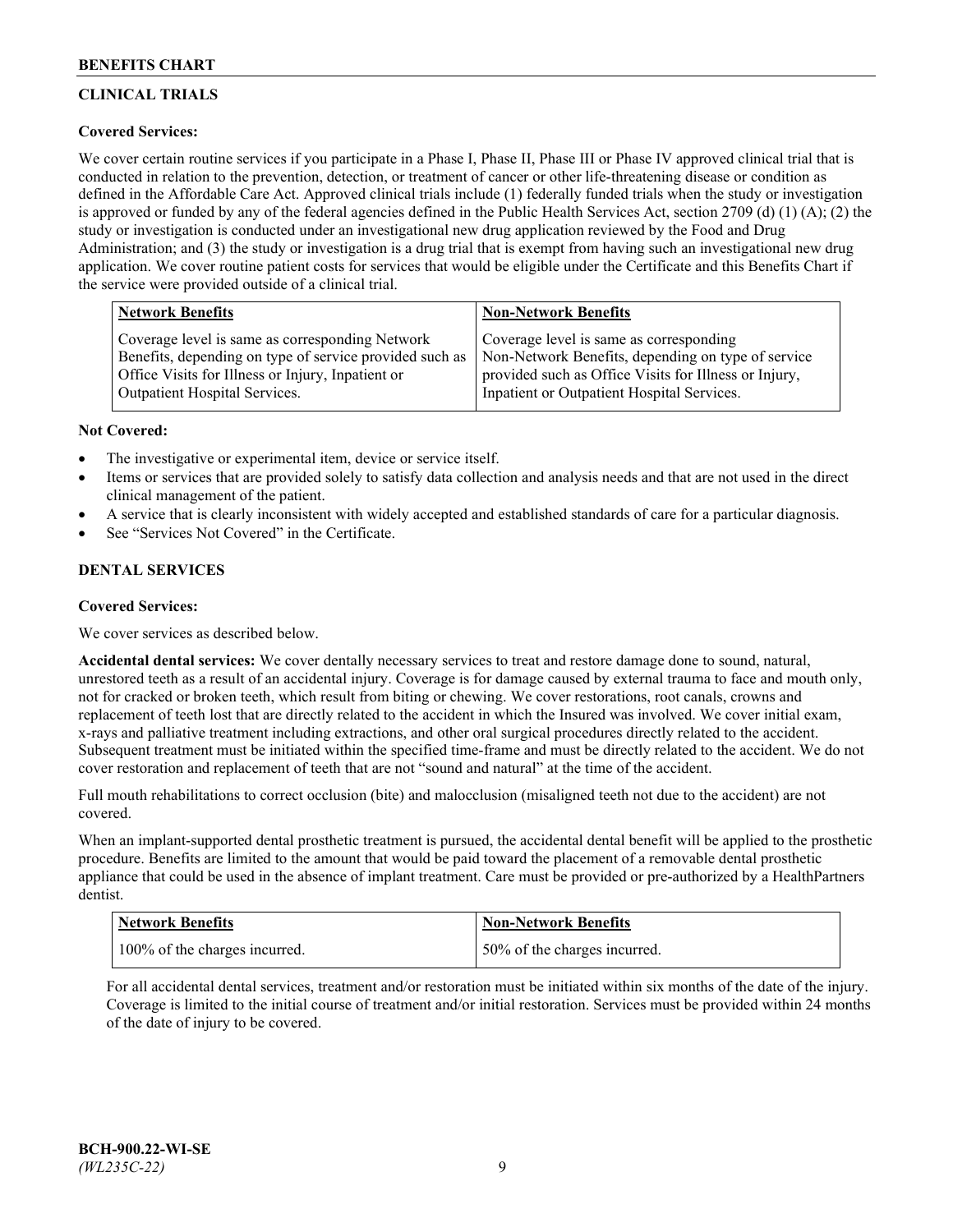# **Medical referral dental services**

**Medically necessary outpatient dental services:** We cover medically necessary outpatient dental services. Coverage is limited to dental services required for treatment of an underlying medical condition, e.g., removal of teeth to complete radiation treatment for cancer of the jaw, cysts and lesions.

| <b>Network Benefits</b>       | <b>Non-Network Benefits</b>   |
|-------------------------------|-------------------------------|
| 100% of the charges incurred. | 150% of the charges incurred. |

**Medically necessary hospitalization and anesthesia for dental care:** We cover medically necessary hospitalization for dental care. This is limited to charges incurred by an Insured who: (1) is a child under age 5; (2) is severely disabled; (3) has a medical condition, and requires hospitalization or general anesthesia for dental care treatment; or (4) is a child between ages 5 and 12 and care in dental offices has been attempted unsuccessfully and usual methods of behavior modification have not been successful, or when extensive amounts of restorative care, exceeding four appointments, are required. Coverage is limited to facility and anesthesia charges. Oral surgeon/dentist professional fees are not covered. The following are examples, though not all-inclusive, of medical conditions which may require hospitalization for dental services: severe asthma, severe airway obstruction or hemophilia. Hospitalization required due to the behavior of the Insured or due to the extent of the dental procedure is not covered.

| Network Benefits              | <b>Non-Network Benefits</b>  |
|-------------------------------|------------------------------|
| 100% of the charges incurred. | 50% of the charges incurred. |

**Medical complications of dental care:** We cover medical complications of dental care. Treatment must be medically necessary care and related to medical complications of non-covered dental care, including complications of the head, neck, or substructures.

| Network Benefits              | Non-Network Benefits         |
|-------------------------------|------------------------------|
| 100% of the charges incurred. | 50% of the charges incurred. |

**Oral surgery:** We cover oral surgery. Coverage is limited to treatment of medical conditions requiring oral surgery, such as treatment of oral neoplasm, non-dental cysts, fracture of the jaws, trauma of the mouth and jaws, and any other oral surgery procedures provided as medically necessary dental services.

| Network Benefits              | <b>Non-Network Benefits</b>   |
|-------------------------------|-------------------------------|
| 100% of the charges incurred. | 150% of the charges incurred. |

**Treatment of cleft lip and cleft palate:** We cover treatment of cleft lip and cleft palate of a dependent child, including orthodontic treatment and oral surgery directly related to the cleft. Dental services which are not required for the treatment of cleft lip or cleft palate are not covered. If a dependent child covered under the Certificate and Benefits Chart is also covered under a dental plan which includes orthodontic services, that dental plan shall be considered primary for the necessary orthodontic services. Oral appliances are subject to the same copayment, conditions and limitations as durable medical equipment.

| <b>Network Benefits</b>                               | <b>Non-Network Benefits</b>                            |
|-------------------------------------------------------|--------------------------------------------------------|
| Coverage level is same as corresponding Network       | Coverage level is same as corresponding                |
| Benefits, depending on type of service provided, such | Non-Network Benefits, depending on type of service     |
| as Office Visits for Illness or Injury, Inpatient or  | provided, such as Office Visits for Illness or Injury, |
| Outpatient Hospital Services.                         | Inpatient or Outpatient Hospital Services.             |

**Treatment of temporomandibular disorder (TMD) and craniomandibular disorder (CMD):** We cover diagnostic procedures, surgical treatment and non-surgical treatment (including intraoral splint therapy devices) for temporomandibular disorder (TMD) and craniomandibular disorder (CMD), which is medically necessary care. Dental services which are not required to directly treat TMD or CMD are not covered.

| <b>Network Benefits</b>       | <b>Non-Network Benefits</b>  |
|-------------------------------|------------------------------|
| 100% of the charges incurred. | 50% of the charges incurred. |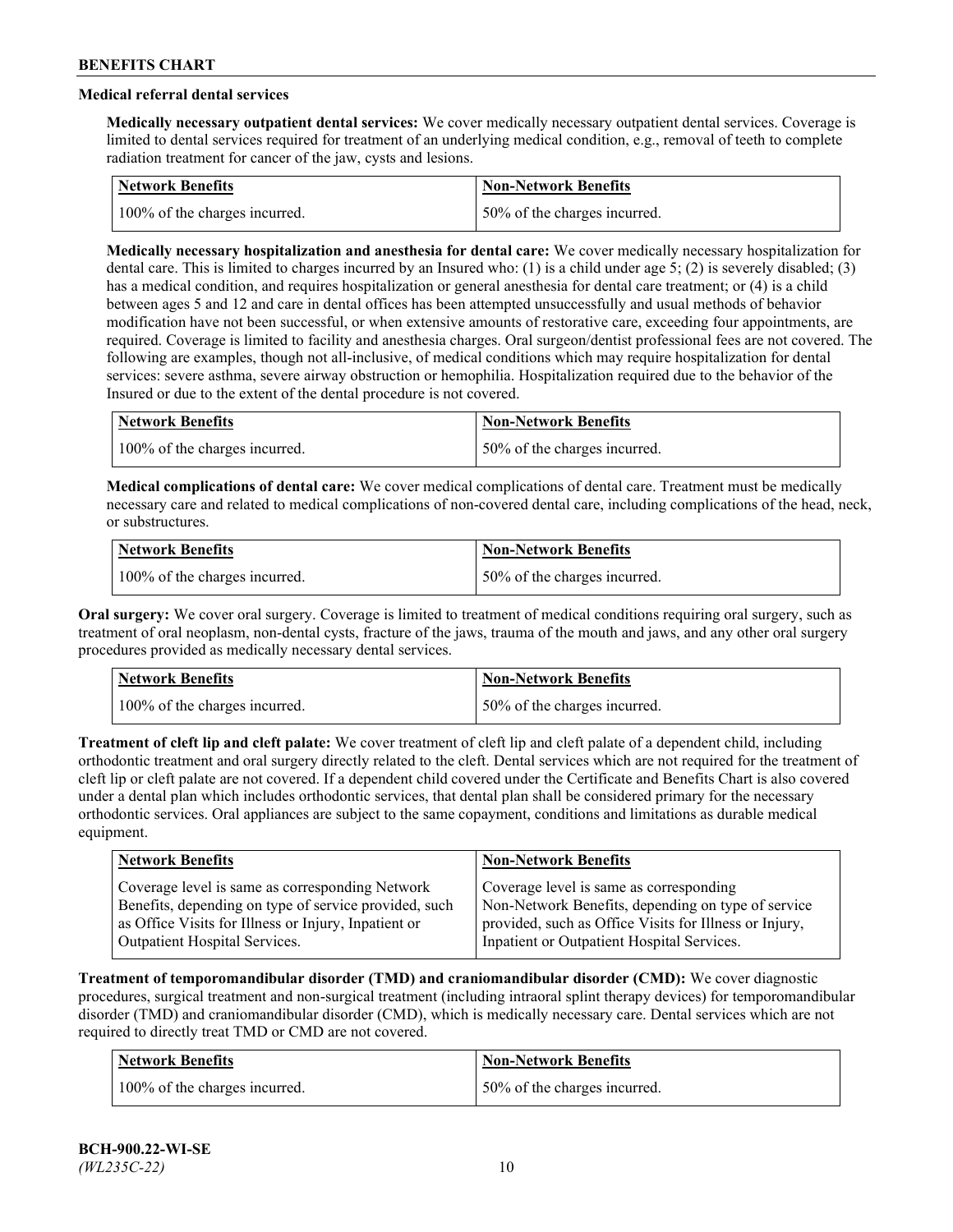# **Not Covered:**

- Dental treatment, procedures or services not listed in this Benefits Chart.
- Accident-related dental services if treatment is: (1) provided to teeth which are not sound and natural; (2) to teeth which have been restored; (3) initiated beyond six months from the date of the injury; (4) received beyond the initial treatment or restoration; or (5) received beyond 24 months from the date of injury.
- Oral surgery to remove wisdom teeth.
- Orthognathic treatment or procedures and all related services.
- See "Services Not Covered" in the Certificate.

## **DIABETES AND HYPERTENSION DISEASE MANAGEMENT PROGRAM**

### **Covered Services:**

If you meet criteria for coverage, you may qualify for the Diabetes and/or Hypertension Disease Management Program.

The program covers group health coaching which focuses on weight loss, exercise, behavior modification and health education through Omada Health.

| Network Benefits                                            | Non-Network Benefits |
|-------------------------------------------------------------|----------------------|
| 100% of the charges incurred.<br>Deductible does not apply. | Not applicable.      |

#### **Not Covered:**

See "Services Not Covered" in the Certificate.

# **DIABETIC EQUIPMENT AND SUPPLIES**

### **Covered Services:**

We cover physician prescribed medically appropriate and necessary drugs and supplies used in the management and treatment of diabetes for Insureds with gestational, Type I or Type II diabetes including durable diabetic equipment and disposable supplies, as described below.

Certain items are only covered if your condition meets our coverage criteria and obtained through an authorized vendor. For more information on what we cover and any prior authorization requirements, call Member Services or log on to your "*my*HealthPartners" account at [healthpartners.com.](http://www.healthpartners.com/)

Insulin and medications for diabetes are covered as outpatient drugs under the "Prescription Drug Services" section.

**Pumps and pump supplies.** These include diabetic insulin pumps, diabetic infusion pumps and infusion pump supplies such as infusion sets, tubing, connectors and syringe reservoirs.

| <b>Network Benefits</b>                                                                 | <b>Non-Network Benefits</b>  |
|-----------------------------------------------------------------------------------------|------------------------------|
| Pumps received at a pharmacy:<br>100% of the charges incurred.                          | 50% of the charges incurred. |
| Pumps received from a non-pharmacy<br>approved vendor:<br>100% of the charges incurred. |                              |

## **All other durable equipment and diabetic supplies**

Durable Diabetic Equipment and Supplies. These include continuous glucose monitoring system (CGMS), transmitter, sensors and receivers, diabetic blood glucose monitors and control/calibrating solutions (for checking accuracy or testing equipment and test strips).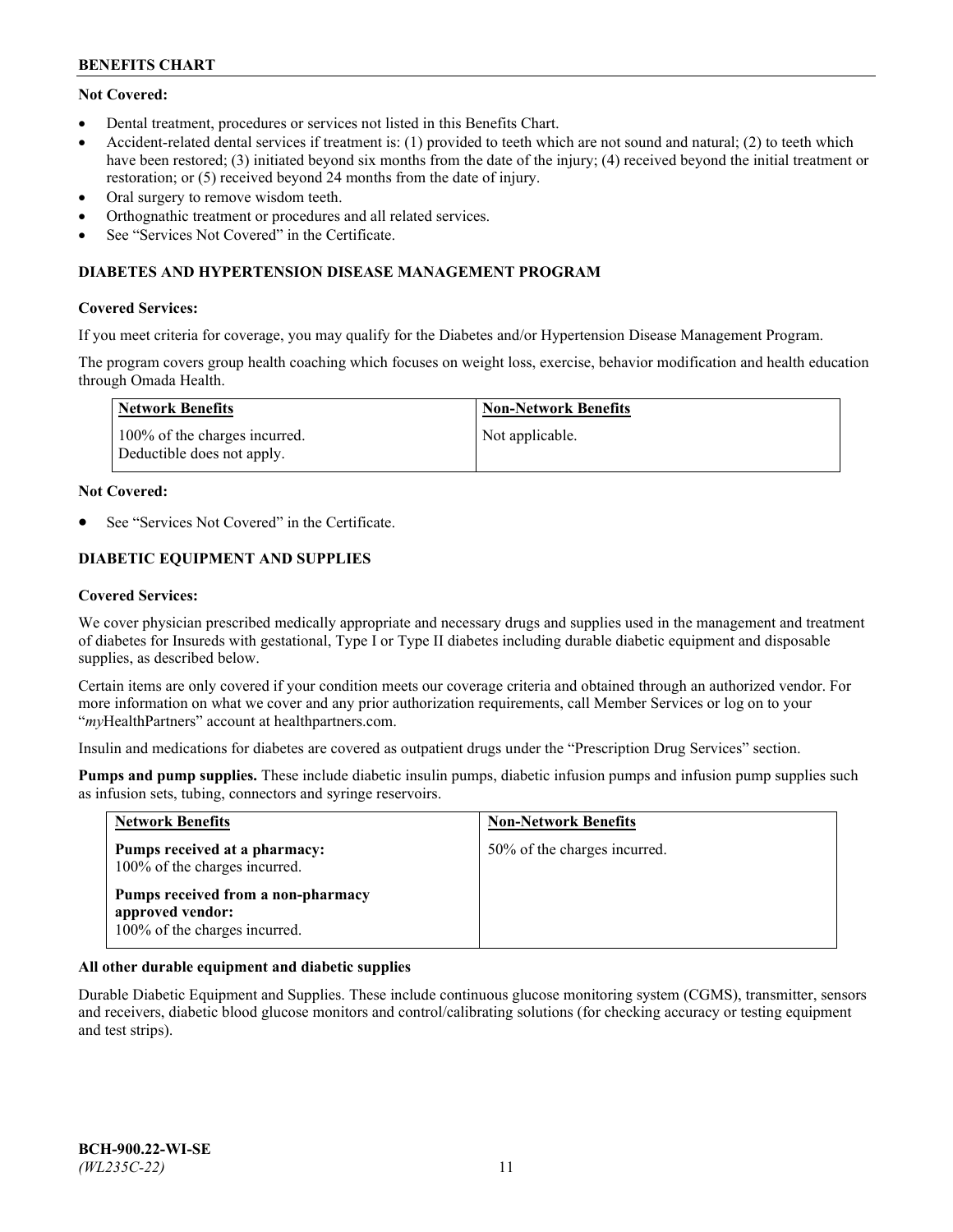Disposable Diabetic Supplies. These are one-time use supplies, including syringes, lancets, lancet devices, blood and urine ketone test strips, and needles.

Certain diabetic supplies and equipment must be purchased at a pharmacy.

| <b>Network Benefits</b>                                                                                               | <b>Non-Network Benefits</b>  |
|-----------------------------------------------------------------------------------------------------------------------|------------------------------|
| If received through a pharmacy:<br>100% of the charges incurred.                                                      | 50% of the charges incurred. |
| If received through a non-pharmacy provider:<br>100% of the charges incurred if purchased from an<br>approved vendor. |                              |

### **Limitations:**

- No more than a 93-day supply of diabetic supplies are covered and dispensed at a time.
- We require that certain diabetic supplies and equipment be purchased at a pharmacy.
- Diabetic supplies and equipment are limited to certain models and brands.
- Durable medical equipment and supplies must be obtained from or repaired by approved vendors.
- Covered services and supplies are based on established medical policies which are subject to periodic review and modification by the medical directors. Our coverage policy for diabetic supplies includes information on our required models and brands. These medical policies (medical coverage criteria) are available by calling Member Services, or logging on to your "myHealthPartners" account at [healthpartners.com.](http://www.healthpartners.com/)

### **Not Covered:**

- Replacement or repair of any covered items, if the items are (i) damaged or destroyed by misuse, abuse or carelessness, (ii) lost; or (iii) stolen.
- Duplicate or similar items.
- Labor and related charges for repair of any covered items which are more than the cost of replacement by an approved vendor.
- Batteries for monitors and equipment.
- Sales tax, mailing, delivery charges, service call charges.
- See "Services Not Covered" in the Certificate.

# **DIAGNOSTIC IMAGING SERVICES**

#### **Covered Services:**

We cover diagnostic imaging, when ordered by a provider and provided in a clinic or outpatient hospital facility.

For Network Benefits, non-emergent, scheduled outpatient Magnetic Resonance Imaging (MRI) and Computed Tomography (CT) must be provided at a designated facility. Your physician or facility will obtain or verify prior authorization for these services, as needed.

We cover services provided in a clinic or outpatient hospital facility. To see the benefit level for inpatient hospital or skilled nursing facility services, see benefits under "Inpatient Hospital and Skilled Nursing Facility Services".

#### **Outpatient magnetic resonance imaging (MRI) and computed tomography (CT)**

| <b>Network Benefits</b>       | <b>Non-Network Benefits</b>   |
|-------------------------------|-------------------------------|
| 100% of the charges incurred. | 150% of the charges incurred. |

## **All other outpatient diagnostic imaging services**

#### **Services for illness or injury**

| <b>Network Benefits</b>       | <b>Non-Network Benefits</b>  |
|-------------------------------|------------------------------|
| 100% of the charges incurred. | 50% of the charges incurred. |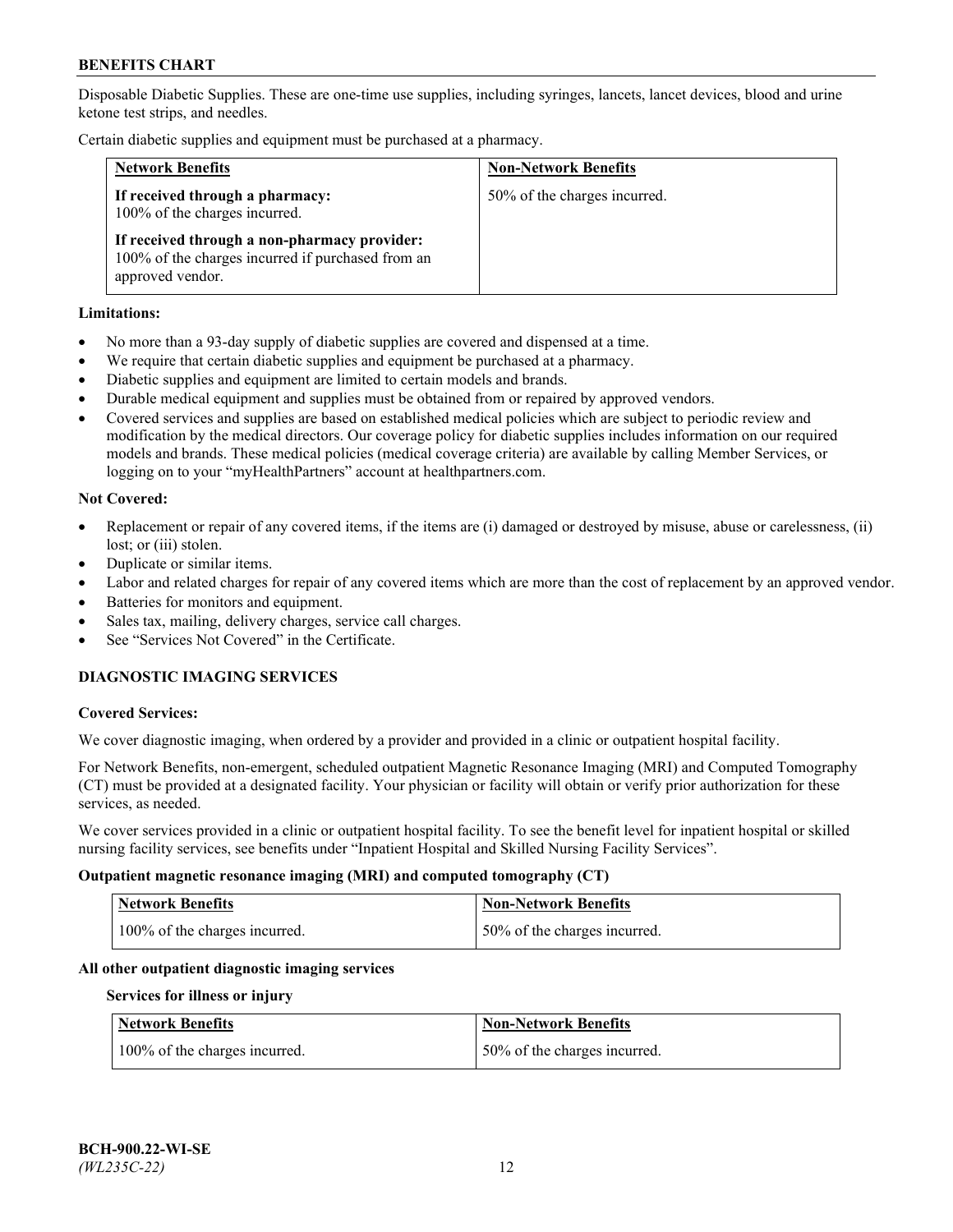### **Preventive services (MRI/CT procedures are not considered preventive)**

Diagnostic imaging services associated with preventive services are covered at the benefit level shown in the "Preventive Services" section of this Benefits Chart.

#### **Not Covered:**

See "Services Not Covered" in the Certificate.

# **DURABLE MEDICAL EQUIPMENT, PROSTHETICS, ORTHOTICS AND SUPPLIES**

#### **Covered Services:**

We cover equipment and services, as described below.

We cover durable medical equipment and services, prosthetics, orthotics and supplies, subject to the limitations below, including certain disposable supplies and enteral feedings.

We cover external hearing aids, cochlear implants, and related treatment prescribed by a physician or by a licensed audiologist for Insureds under 18 years of age who have hearing loss.

We also cover basic hearing aids for Insureds age 18 or older for the correction of a hearing impairment.

Osseointegrated or bone-anchored hearing aids are only covered for Insureds who have hearing loss that is not correctable by any other procedure.

Hearing aids are limited to one basic, standard hearing aid for each ear every three years.

A basic hearing aid is defined as a hearing device that consists of a microphone, amplifier, volume control, battery and receiver, which is up to date using the latest technology. It does not include upgrades above and beyond the functionality of a basic hearing aid, including, but not limited to, hearing improvements for group settings, background noise, Bluetooth/remote control functionality, or extended warranties. Charges for upgrades above the cost of a basic, standard hearing aid are not covered.

Diabetic equipment and supplies are covered under the "Diabetic Equipment and Supplies" section.

#### **Special dietary treatment for phenylketonuria (PKU) if it meets our medical coverage criteria**

| <b>Network Benefits</b>       | <b>Non-Network Benefits</b>   |
|-------------------------------|-------------------------------|
| 100% of the charges incurred. | 150% of the charges incurred. |

#### **Oral amino acid based elemental formula if it meets our medical coverage criteria**

| <b>Network Benefits</b>       | Non-Network Benefits         |
|-------------------------------|------------------------------|
| 100% of the charges incurred. | 50% of the charges incurred. |

#### **All other durable medical equipment, prosthetics, orthotics and supplies**

| <b>Network Benefits</b>       | <b>Non-Network Benefits</b>  |
|-------------------------------|------------------------------|
| 100% of the charges incurred. | 50% of the charges incurred. |

#### **Limitations:**

Coverage of durable medical equipment is limited by the following:

- Payment will not exceed the cost of an alternate piece of equipment or service that is effective and medically necessary.
- For prosthetic benefits, other than oral appliances for cleft lip and cleft palate, payment will not exceed the cost of an alternate piece of equipment or service that is effective, medically necessary and enables Insureds to conduct standard activities of daily living.
- We reserve the right to determine if an item will be approved for rental vs. purchase.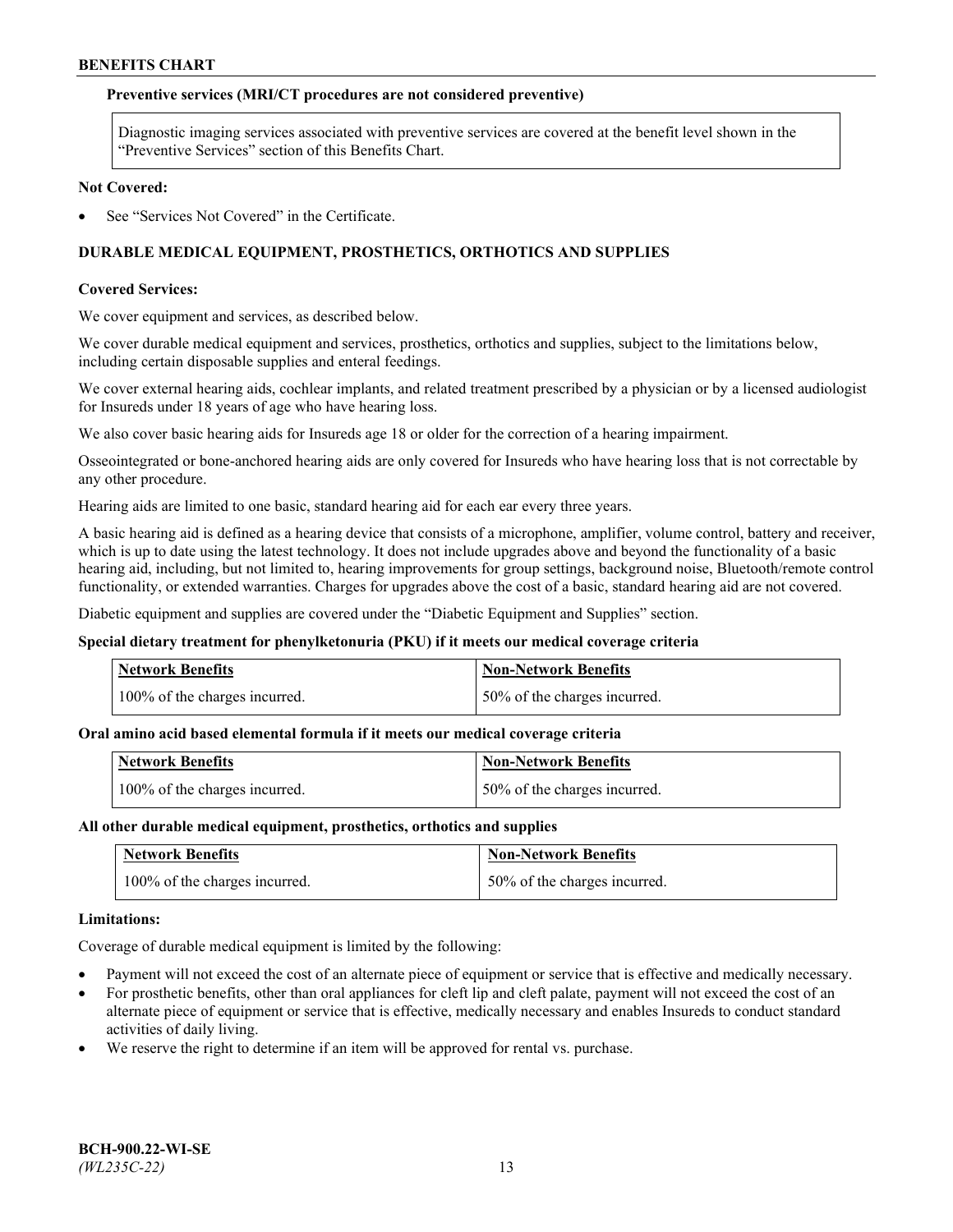- Durable medical equipment and supplies must be obtained from or repaired by approved vendors.
- Covered services and supplies are based on established medical policies which are subject to periodic review and modification by the medical or dental directors. Our medical policy for diabetic supplies includes information on our required models and brands. These medical policies (medical coverage criteria) are available by calling Member Services, or logging on to your "*my*HealthPartners" account a[t healthpartners.com.](http://www.healthpartners.com/)

# **Not Covered:**

Items which are not eligible for coverage include, but are not limited to:

- Replacement or repair of any covered items, if the items are (i) damaged or destroyed by misuse, abuse or carelessness, (ii) lost; or (iii) stolen.
- Duplicate or similar items.
- Labor and related charges for repair of any covered items which are more than the cost of replacement by an approved vendor.
- Sales tax, mailing, delivery charges, service call charges.
- Items which are primarily educational in nature or for hygiene, vocation, comfort, convenience or recreation.
- Communication aids or devices: equipment to create, replace or augment communication abilities including, but not limited to, speech processors, receivers, communication boards, or computer or electronic assisted communication.
- Implantable and osseointegrated or bone-anchored hearing aids and their fitting, except as specifically described in this Benefits Chart. This exclusion does not apply to cochlear implants.
- Eyeglasses, contact lenses and their fitting, measurement and adjustment, except as specifically described in this Benefits Chart.
- Hair prostheses (wigs).
- Household equipment which primarily has customary uses other than medical, such as, but not limited to, exercise cycles, air purifiers, central or unit air conditioners, water purifiers, non-allergenic pillows, mattresses or waterbeds.
- Household fixtures including, but not limited to, escalators or elevators, ramps, swimming pools and saunas.
- Modifications to the structure of the home including, but not limited to, wiring, plumbing or charges for installation of equipment.
- Vehicle, car or van modifications including, but not limited to, hand brakes, hydraulic lifts and car carrier.
- Rental equipment while owned equipment is being repaired by non-contracted vendors, beyond one month rental of medically necessary equipment.
- Other equipment and supplies, including but not limited to assistive devices, that we determine are not eligible for coverage.
- See "Services Not Covered" in the Certificate.

# **EMERGENCY AND URGENTLY NEEDED CARE SERVICES**

## **Covered Services:**

We cover services for emergency care and urgently needed care if the services are otherwise eligible for coverage under the Certificate.

**Urgently needed care.** These are services to treat an unforeseen illness or injury that:

- are required in order to prevent a serious deterioration in your health; and
- cannot be delayed until the next available clinic or office hours.

| <b>Network Benefits</b>       | <b>Non-Network Benefits</b> |
|-------------------------------|-----------------------------|
| 100% of the charges incurred. | See Network Benefits.       |

**Emergency care.** These are services to treat:

- the sudden, unexpected onset of illness or injury which, if left untreated or unattended until the next available clinic or office hours, would result in hospitalization; or
- a condition requiring professional health services immediately necessary to preserve life or stabilize health.

Emergency care includes emergency services as defined in Division BB, Title I, Section 102 of the Consolidated Appropriations Act of 2021.

When reviewing claims for coverage of emergency services, our medical director will take into consideration a reasonable layperson's belief that the circumstances required immediate medical care that could not wait until the next working day or next available clinic appointment.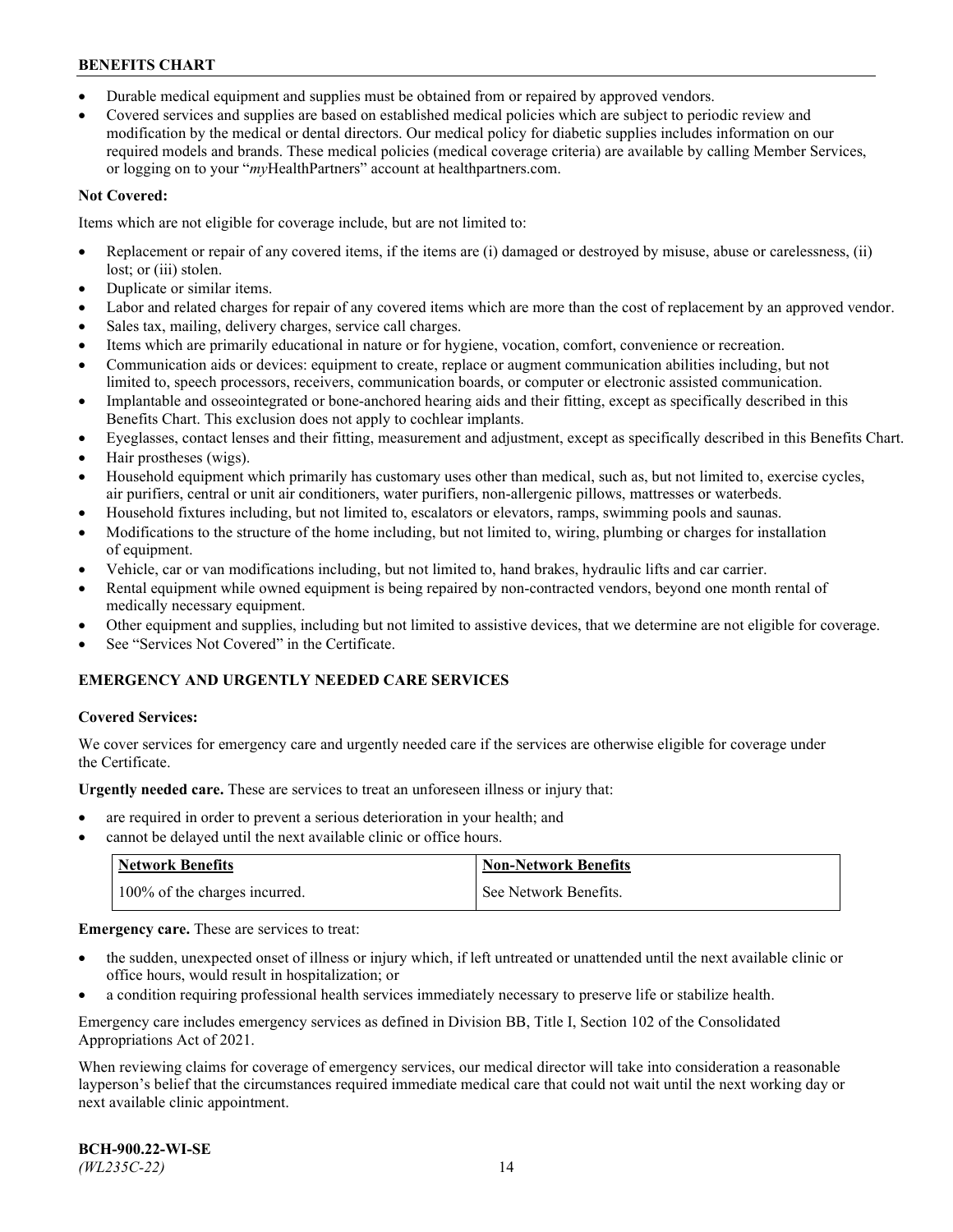## **Emergency care in a hospital emergency room, including professional services of a physician**

| <b>Network Benefits</b>       | <b>Non-Network Benefits</b> |
|-------------------------------|-----------------------------|
| 100% of the charges incurred. | See Network Benefits.       |

### **Inpatient emergency care in a hospital**

| <b>Network Benefits</b>       | <b>Non-Network Benefits</b> |
|-------------------------------|-----------------------------|
| 100% of the charges incurred. | See Network Benefits.       |

### **Not Covered:**

• See "Services Not Covered" in the Certificate.

# **GENE THERAPY**

## **Covered Services:**

We cover gene therapy treatment if it meets our medical coverage criteria.

| <b>Network Benefits</b>                                                                                                                                                                                 | <b>Non-Network Benefits</b> |
|---------------------------------------------------------------------------------------------------------------------------------------------------------------------------------------------------------|-----------------------------|
| Coverage level is same as corresponding Network<br>Benefits, depending on type of service provided such as<br>Office Visits for Illness or Injury, Inpatient or<br><b>Outpatient Hospital Services.</b> | No coverage.                |

## **Limitations:**

- Gene therapy must be provided by a designated provider.
- Specific types of gene therapy are limited to therapies and conditions specified in our medical coverage criteria.

## **Not Covered:**

See "Services Not Covered" in the Certificate.

## **HEALTH EDUCATION**

## **Covered Services:**

We cover education for preventive services and education for the management of chronic health problems (such as diabetes).

| <b>Network Benefits</b>                                     | <b>Non-Network Benefits</b>  |
|-------------------------------------------------------------|------------------------------|
| 100% of the charges incurred.<br>Deductible does not apply. | 50% of the charges incurred. |

#### **Not Covered:**

See "Services Not Covered" in the Certificate.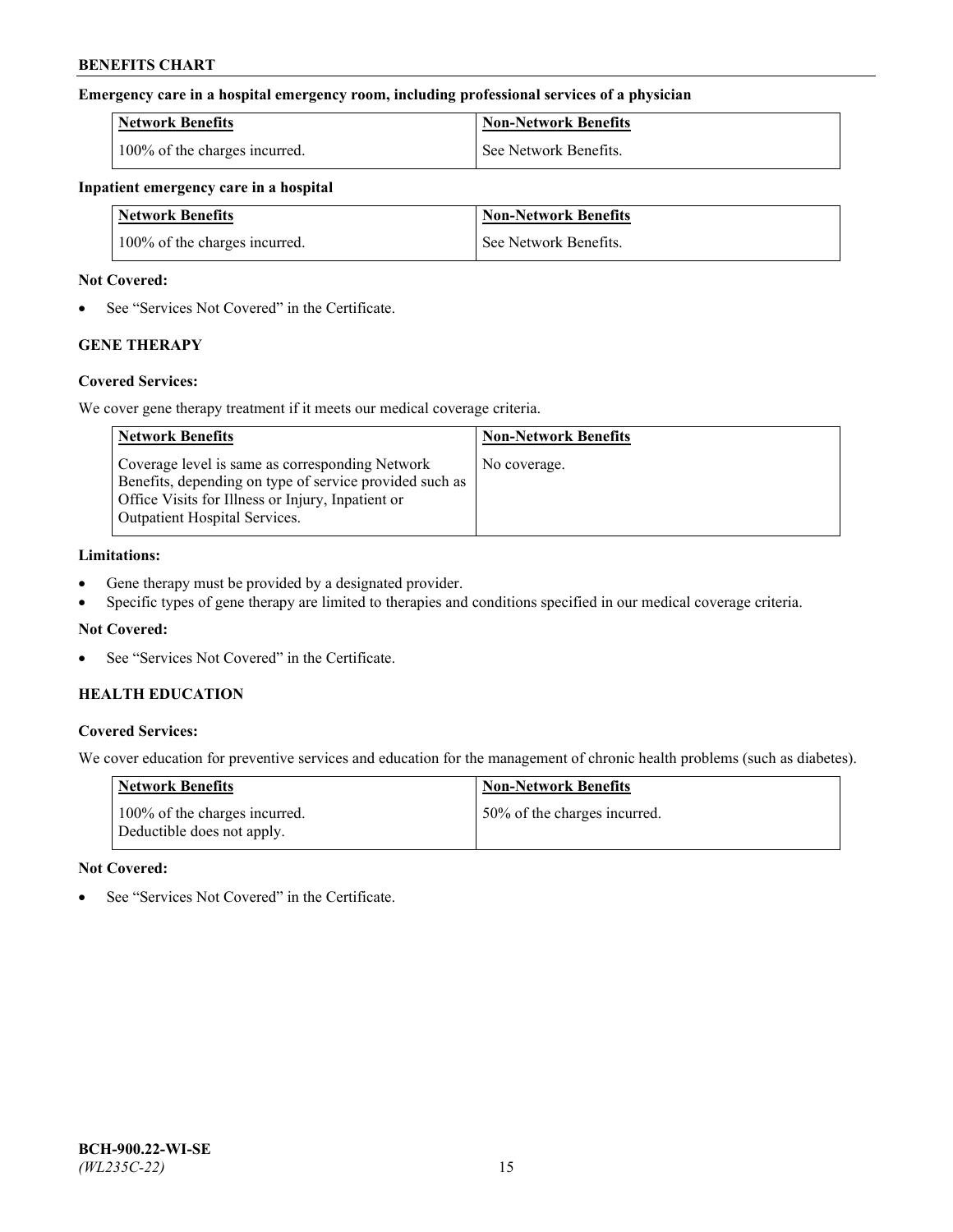# **HOME-BASED COMPREHENSIVE HEALTH RISK ASSESSMENT**

### **Covered Services:**

If you meet our criteria for coverage, you may qualify for our home-based comprehensive health risk assessment program. The program covers a health assessment with a designated nurse practitioner.

| Network Benefits                                            | <b>Non-Network Benefits</b> |
|-------------------------------------------------------------|-----------------------------|
| 100% of the charges incurred.<br>Deductible does not apply. | No coverage.                |

### **Not Covered:**

See "Services Not Covered" in the Certificate.

# **HOME HEALTH SERVICES**

### **Covered Services:**

We cover skilled nursing services, physical therapy, occupational therapy, speech therapy, respiratory therapy and other therapeutic services, non-routine prenatal and postnatal services, routine postnatal well child visits as described in our medical coverage criteria, phototherapy services for newborns, home health aide services and other eligible home health services when provided in your home, if you are homebound (i.e., unable to leave home without considerable effort due to a medical condition). Lack of transportation does not constitute homebound status. For phototherapy services for newborns and high risk prenatal services, supplies and equipment are included.

We cover total parenteral nutrition/intravenous ("TPN/IV") therapy, equipment, supplies and drugs in connection with IV therapy. IV line care kits are covered under Durable Medical Equipment.

We cover palliative care benefits. Palliative care includes symptom management, education and establishing goals of care. We waive the requirement that you be homebound for a limited number of home visits for palliative care (as shown in this Benefits Chart), if you have a life-threatening, non-curable condition which has a prognosis of survival of two years or less. Additional palliative care visits are eligible under the home health services benefit if you are homebound and meet all other requirements defined in this section.

You do not need to be homebound to receive total parenteral nutrition/intravenous ("TPN/IV") therapy.

Home health services are eligible and covered only when:

- medically necessary; and
- provided as rehabilitative care, terminal care or maternity care; and
- ordered by a physician, and included in the written home care plan.

## **Physical therapy, occupational therapy, speech therapy, respiratory therapy, home health aide services and palliative care**

| <b>Network Benefits</b>       | <b>Non-Network Benefits</b>  |
|-------------------------------|------------------------------|
| 100% of the charges incurred. | 50% of the charges incurred. |

**TPN/IV therapy, skilled nursing services, non-routine prenatal/postnatal services, and phototherapy**

| Network Benefits              | Non-Network Benefits         |
|-------------------------------|------------------------------|
| 100% of the charges incurred. | 50% of the charges incurred. |

Each 24-hour visit (or shifts up to 24-hour visits) equals one visit and counts toward the Maximum visits for all other services shown below. Any visit that lasts less than 24 hours regardless of the length of the visit, will count as one visit toward the Maximum visits for all other services shown below. All visits must be medically necessary and benefit eligible.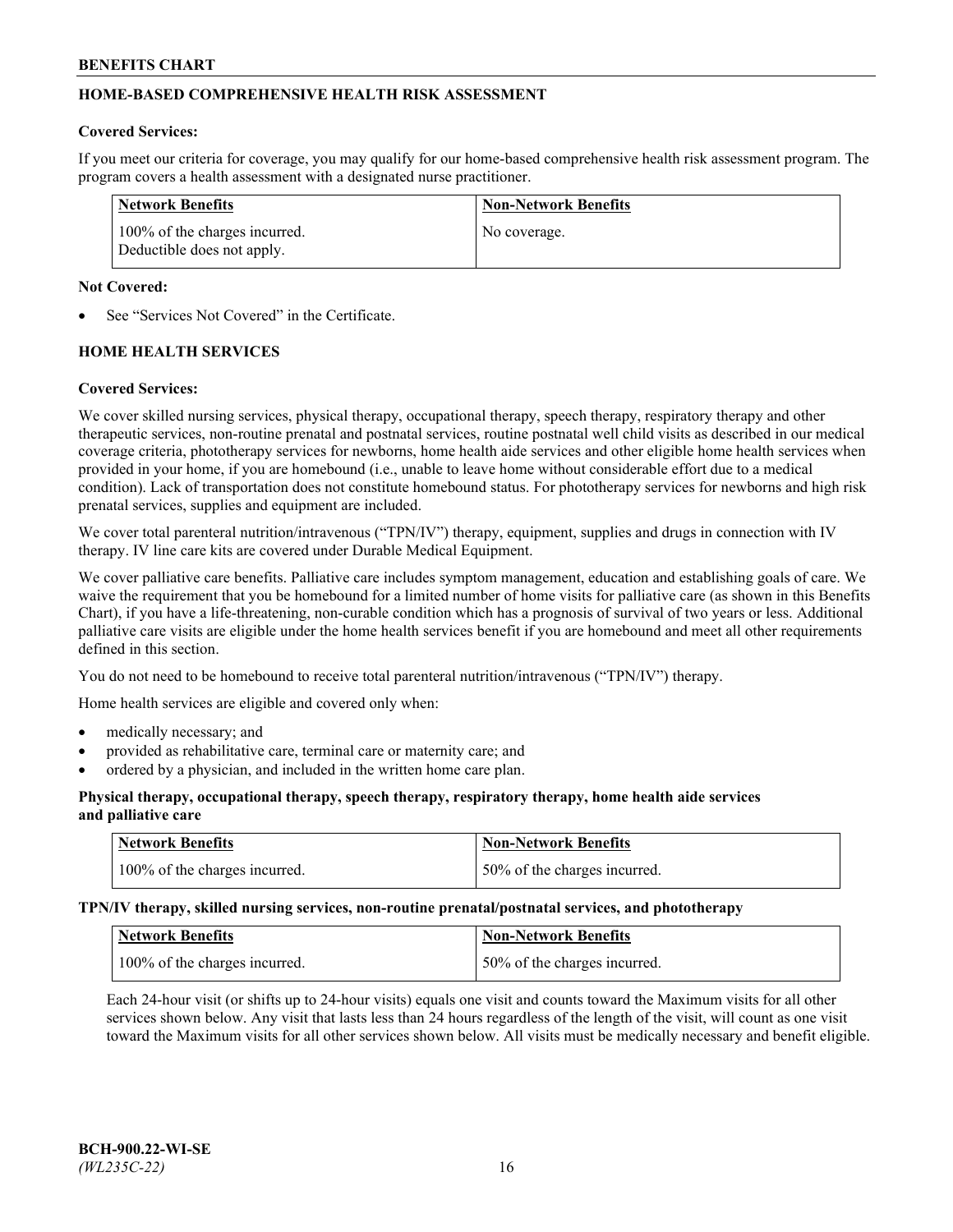## **Routine postnatal well child visit**

| <b>Network Benefits</b>                                     | <b>Non-Network Benefits</b>  |
|-------------------------------------------------------------|------------------------------|
| 100% of the charges incurred.<br>Deductible does not apply. | 50% of the charges incurred. |

#### **Maximum visits for palliative care**

If you are eligible to receive palliative care in the home and you are not homebound, there is a maximum of 12 visits per calendar year.

### **Maximum visits for all services other than palliative care**

| <b>Network Benefits</b>      | <b>Non-Network Benefits</b>  |
|------------------------------|------------------------------|
| 60 visits per calendar year. | 30 visits per calendar year. |

Each visit provided under the Network Benefits and Non-Network Benefits counts toward the maximums shown under both Maximum visits sections. The routine postnatal well child visits do not count toward the visit limit.

#### **Limitations:**

- Home health services are not provided as a substitute for a primary caregiver in the home or as relief (respite) for a primary caregiver in the home. We will not reimburse family members or residents in your home for the above services.
- A service shall not be considered a skilled nursing service merely because it is performed by, or under the direct supervision of, a licensed nurse. Where a service (such as tracheotomy suctioning or ventilator monitoring) or like services, can be safely and effectively performed by a non-medical person (or self-administered), without the direct supervision of a licensed nurse, the service shall not be regarded as a skilled nursing service, whether or not a skilled nurse actually provides the service. The unavailability of a competent person to provide a non-skilled service shall not make it a skilled service when a skilled nurse provides it. Only the skilled nursing component of so-called "blended" services (i.e. services which include skilled and non-skilled components) are covered under this Benefits Chart.

#### **Not Covered:**

- Financial or legal counseling services.
- Housekeeping or meal services in your home.
- Private duty nursing services.
- Services provided by a family member or enrollee, or a resident in the enrollee's home.
- Vocational rehabilitation and recreational or educational therapy. Recreation therapy is therapy provided solely for the purpose of recreation, including, but not limited to: (a) requests for physical therapy or occupational therapy to improve athletic ability, and (b) braces or guards to prevent sports injuries.
- See "Services Not Covered" in the Certificate.

# **HOME HOSPICE SERVICES**

#### **Applicable Definitions:**

**Part-time.** This is up to two hours of service per day, more than two hours is considered continuous care.

**Continuous Care.** This is from two to twelve hours of service per day provided by a registered nurse, licensed practical nurse, or home health aide, during a period of crisis in order to maintain a terminally ill patient at home.

**Appropriate Facility.** This is a nursing home, hospice residence, or other inpatient facility.

**Custodial Care Related to Hospice Services.** This means providing assistance in the activities of daily living and the care needed by a terminally ill patient which can be provided by primary caregiver (i.e., family member or friend) who is responsible for the patient's home care.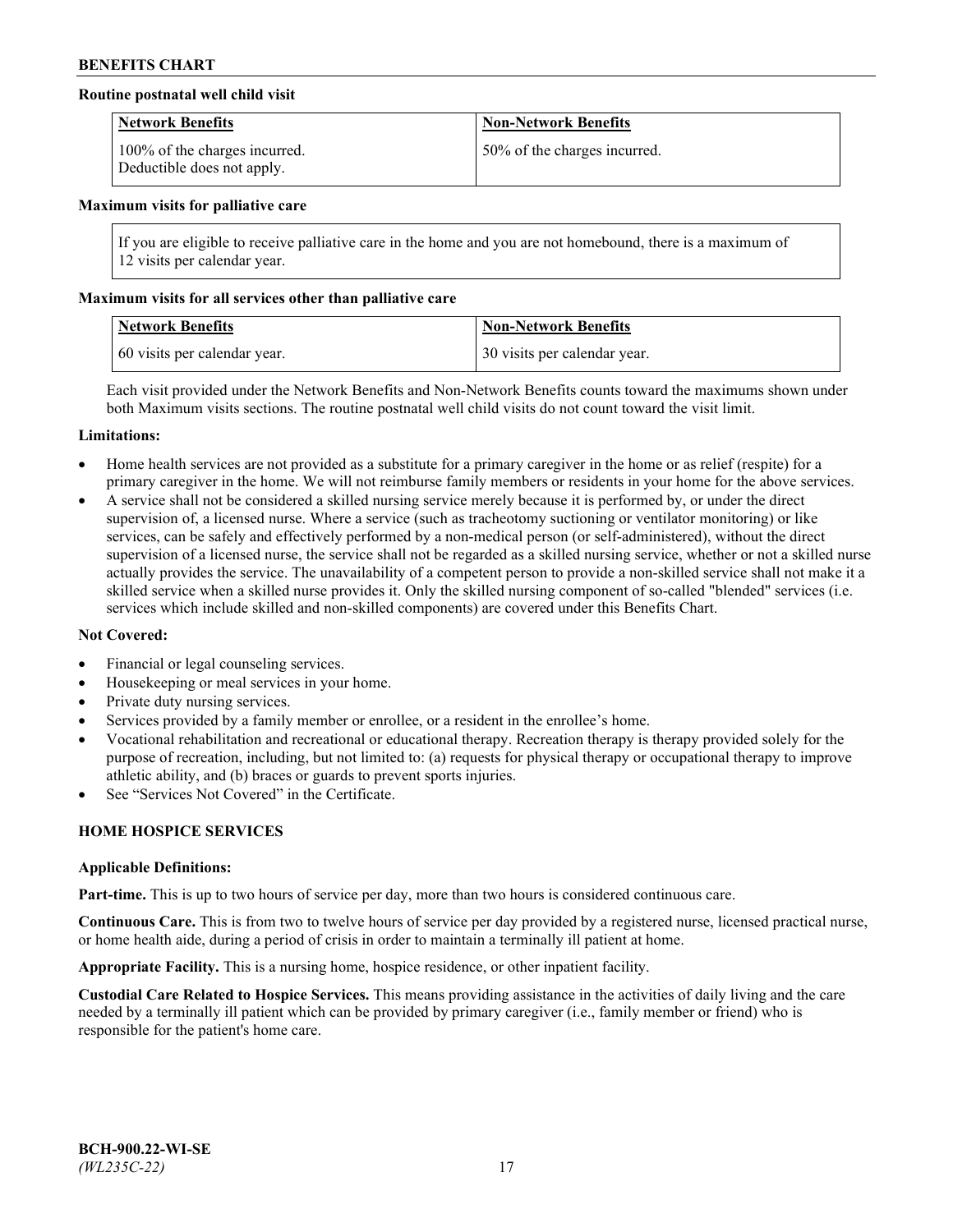## **Covered Services:**

**Home hospice program.** We cover the services described below if you are terminally ill and accepted as a home hospice program participant. You must meet the eligibility requirements of the program, and elect to receive services through the home hospice program. The services will be provided in your home, with inpatient care available when medically necessary as described below. If you elect to receive hospice services, you do so in lieu of curative treatment for your terminal illness for the period you are enrolled in the home hospice program.

**Eligibility:** In order to be eligible to be enrolled in the home hospice program, you must: (1) be a terminally ill patient (prognosis of six months or less); (2) have chosen a palliative treatment focus (i.e., emphasizing comfort and supportive services rather than treatment attempting to cure the disease or condition); and (3) continue to meet the terminally ill prognosis as reviewed by our medical director or his or her designee over the course of care. You may withdraw from the home hospice program at any time.

**Eligible services:** Hospice services include the following services provided in accordance with an approved hospice treatment plan.

- Home health services:
	- o Part-time care provided in your home by an interdisciplinary hospice team (which may include a physician, nurse, social worker, and spiritual counselor) and medically necessary home health services are covered.
	- o One or more periods of continuous care in your home or in a setting which provides day care for pain or symptom management, when medically necessary, will be covered.
- Inpatient services: We cover medically necessary inpatient services.
- Other services:
	- o Respite care is covered for care in your home or in an appropriate facility, to give your primary caregivers (i.e., family members or friends) rest and/or relief when necessary in order to maintain a terminally ill patient at home.
	- o Medically necessary medications for pain and symptom management.
	- o Semi-electric hospital beds and other durable medical equipment are covered.
	- Emergency and non-emergency care is covered.

| Network Benefits              | <b>Non-Network Benefits</b>  |
|-------------------------------|------------------------------|
| 100% of the charges incurred. | 50% of the charges incurred. |

Respite care is limited to 5 days per episode, and respite care and continuous care combined are limited to 30 days.

### **Not Covered:**

- Financial or legal counseling services.
- Housekeeping or meal services in your home.
- Custodial or maintenance care related to hospice services, whether provided in the home or in a nursing home.
- Any service not specifically described as covered services under this home hospice services benefits.
- Any services provided by members of your family or residents in your home.
- See "Services Not Covered" in the Certificate.

## **HOSPITAL AND SKILLED NURSING FACILITY SERVICES**

#### **Covered Services:**

We cover services as described below.

#### **Medical or surgical hospital services**

**Inpatient hospital services:** We cover the following medical or surgical services, for the treatment of acute illness or injury, which require the level of care only provided in an acute care facility. These services must be authorized by a physician.

Inpatient hospital services include: room and board; the use of operating or maternity delivery rooms; intensive care facilities; newborn nursery facilities; general nursing care, anesthesia, laboratory and diagnostic imaging services, radiation therapy, physical therapy, prescription drugs or other medications administered during treatment, blood and blood products (unless replaced), and blood derivatives, and other diagnostic or treatment related hospital services; physician and other professional medical and surgical services provided while in the hospital, including gender confirmation surgery that meets medical coverage criteria.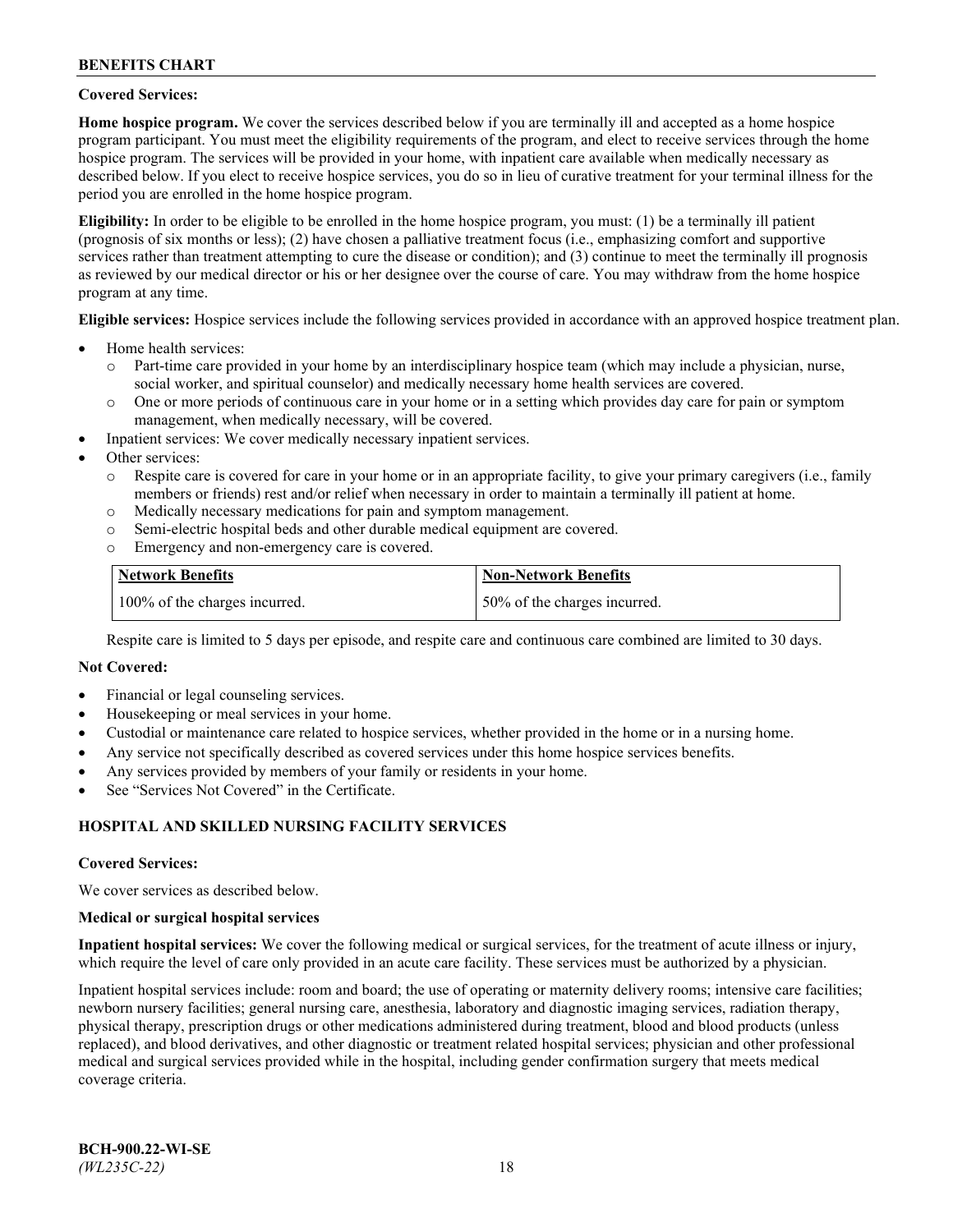We cover, following a vaginal delivery, a minimum of 48 hours of inpatient care for the mother and newborn child. We cover, following a caesarean section delivery, a minimum of 96 hours of inpatient care for the mother and newborn child.

Group health plans and health insurance issuers generally may not, under Federal law, restrict benefits for any hospital length of stay in connection with childbirth for the mother of newborn child to less than 48 hours following a vaginal delivery, or less than 96 hours following a caesarean section. However, Federal law generally does not prohibit the mother's or newborn's attending provider, after consulting with the mother, from discharging the mother or her newborn earlier than 48 hours (or 96 hours as applicable). In any case plans and issuers may not, under Federal law, require that a provider obtain authorization from the plan or the insurance issuer for prescribing a length of stay not in excess of 48 hours (or 96 hours).

| <b>Network Benefits</b>       | <b>Non-Network Benefits</b>  |
|-------------------------------|------------------------------|
| 100% of the charges incurred. | 50% of the charges incurred. |

Each Insured's admission or confinement, including that of a newborn child, is separate and distinct from the admission or confinement of any other Insured.

**Outpatient hospital, ambulatory care or surgical facility services:** We cover the following medical and surgical services, for diagnosis or treatment of illness or injury on an outpatient basis. These services must be authorized by a physician.

Outpatient services include: use of operating rooms, maternity delivery rooms or other outpatient departments, rooms or facilities; and the following outpatient services: general nursing care, anesthesia, laboratory and diagnostic imaging services, radiation therapy, physical therapy, drugs administered during treatment, blood and blood products (unless replaced), and blood derivatives, and other diagnostic or treatment related outpatient services; physician and other professional medical and surgical services provided while an outpatient, including colonoscopies (starting at age 50, or under age 50 for people at high risk of colorectal cancer), and gender confirmation surgery that meets medical coverage criteria.

For Network Benefits, non-emergent, scheduled outpatient Magnetic Resonance Imaging (MRI) and Computed Tomography (CT) must be provided at a designated facility. Your physician or facility will obtain or verify prior authorization for these services, as needed.

To see the benefit level for diagnostic imaging services, laboratory services and physical therapy, see benefits under Diagnostic Imaging Services, Laboratory Services and Physical Therapy in this Benefits Chart.

| <b>Network Benefits</b>       | <b>Non-Network Benefits</b>  |
|-------------------------------|------------------------------|
| 100% of the charges incurred. | 50% of the charges incurred. |

## **Skilled nursing facility care:**

We cover room and board, daily skilled nursing and related ancillary services for post-acute treatment and rehabilitative care of illness or injury that meets medical coverage criteria. Rehabilitation services are limited to services where significant measurable progress is expected to occur within a reasonable period of time.

| Network Benefits                             | <b>Non-Network Benefits</b>                  |
|----------------------------------------------|----------------------------------------------|
| 100% of the charges incurred.                | 50% of the charges incurred.                 |
| Limited to a 30-day maximum per confinement. | Limited to a 30-day maximum per confinement. |

Each day of services provided under the Network Benefits and Non-Network Benefits, combined, applies toward the maximum shown above.

## **Not Covered:**

- Services for items for personal convenience, such as television rental, are not covered.
- See "Services Not Covered" in the Certificate.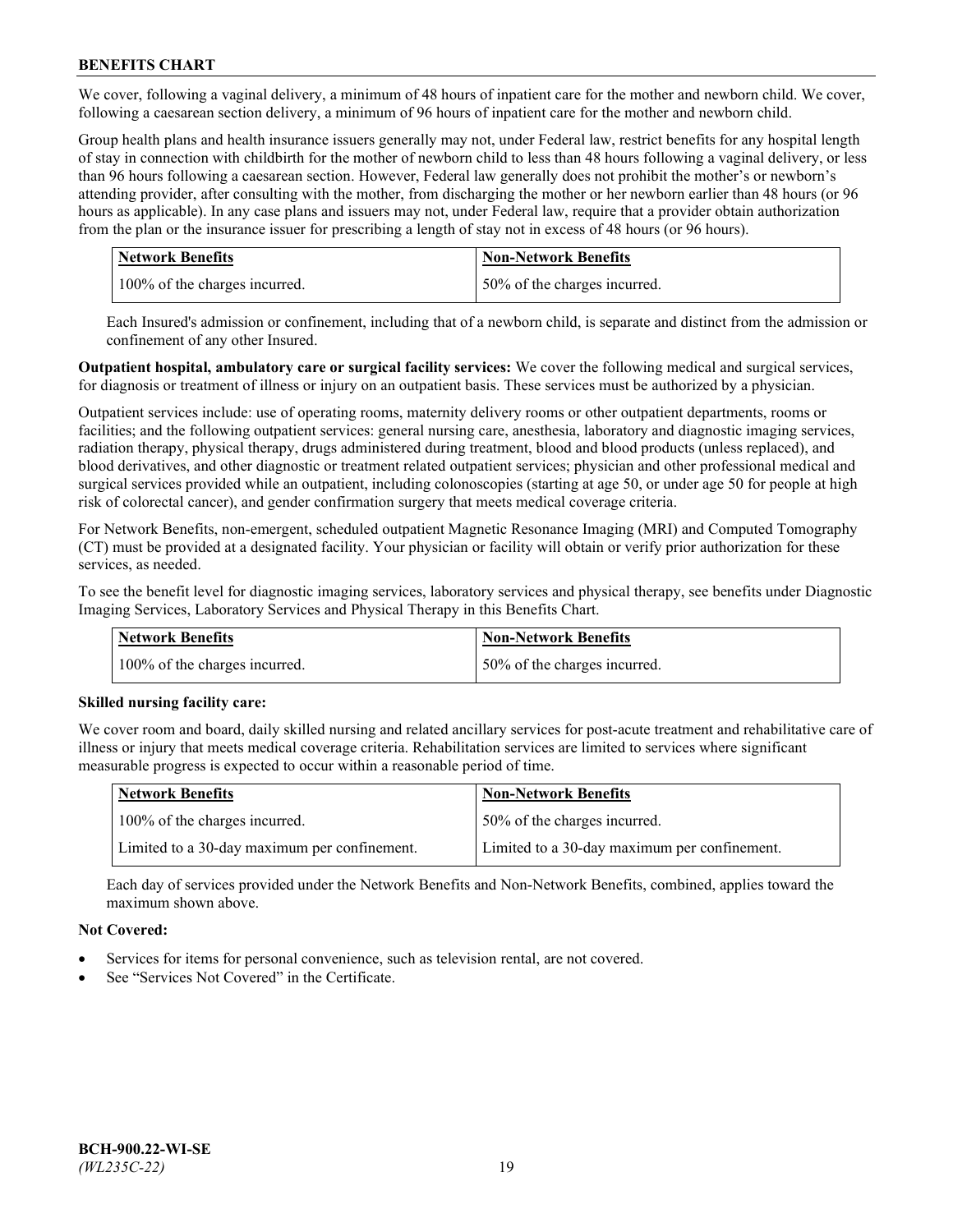# **INFERTILITY DIAGNOSIS**

# **Covered Services:**

We cover the diagnosis of infertility. These services include diagnostic procedures and tests provided in connection with an infertility evaluation, office visits and consultations to diagnose infertility.

| <b>Network Benefits</b>       | <b>Non-Network Benefits</b>  |
|-------------------------------|------------------------------|
| 100% of the charges incurred. | 50% of the charges incurred. |

Coverage is limited to office visits and consultations to diagnose infertility. Treatment is not covered.

# **Not Covered:**

- Infertility/fertility treatment, including, but not limited to, office visits, laboratory services, diagnostic imaging services and fertility drugs; reversal of sterilization; and sperm, ova or embryo acquisition, retrieval or storage; however, we cover office visits and consultations to diagnose infertility.
- Services related to the establishment of surrogate pregnancy and fees for a surrogate. However, pregnancy and maternity services are covered for an Insured under this Benefits Chart, including a surrogate pregnancy.
- See "Services Not Covered" in the Certificate

# **LABORATORY SERVICES**

## **Covered Services:**

We cover laboratory tests when ordered by a provider and provided in a clinic or outpatient hospital facility. This includes blood tests to detect lead exposure in children between the ages of 6 months and 72 months.

To see the benefit level for inpatient hospital or skilled nursing facility services, see benefits under "Inpatient Hospital and Skilled Nursing Facility Services" in this Benefits Chart.

## **Prostate-specific antigen (PSA) testing**

| <b>Network Benefits</b>       | <b>Non-Network Benefits</b>  |
|-------------------------------|------------------------------|
| 100% of the charges incurred. | 50% of the charges incurred. |

## **All other laboratory services**

**Services for illness or injury**

| <b>Network Benefits</b>       | 'Non-Network Benefits        |
|-------------------------------|------------------------------|
| 100% of the charges incurred. | 50% of the charges incurred. |

## **Preventive services**

Laboratory services associated with preventive services are covered at the benefit level shown in the "Preventive Services" section of this Benefits Chart.

## **Not Covered:**

See "Services Not Covered" in the Certificate.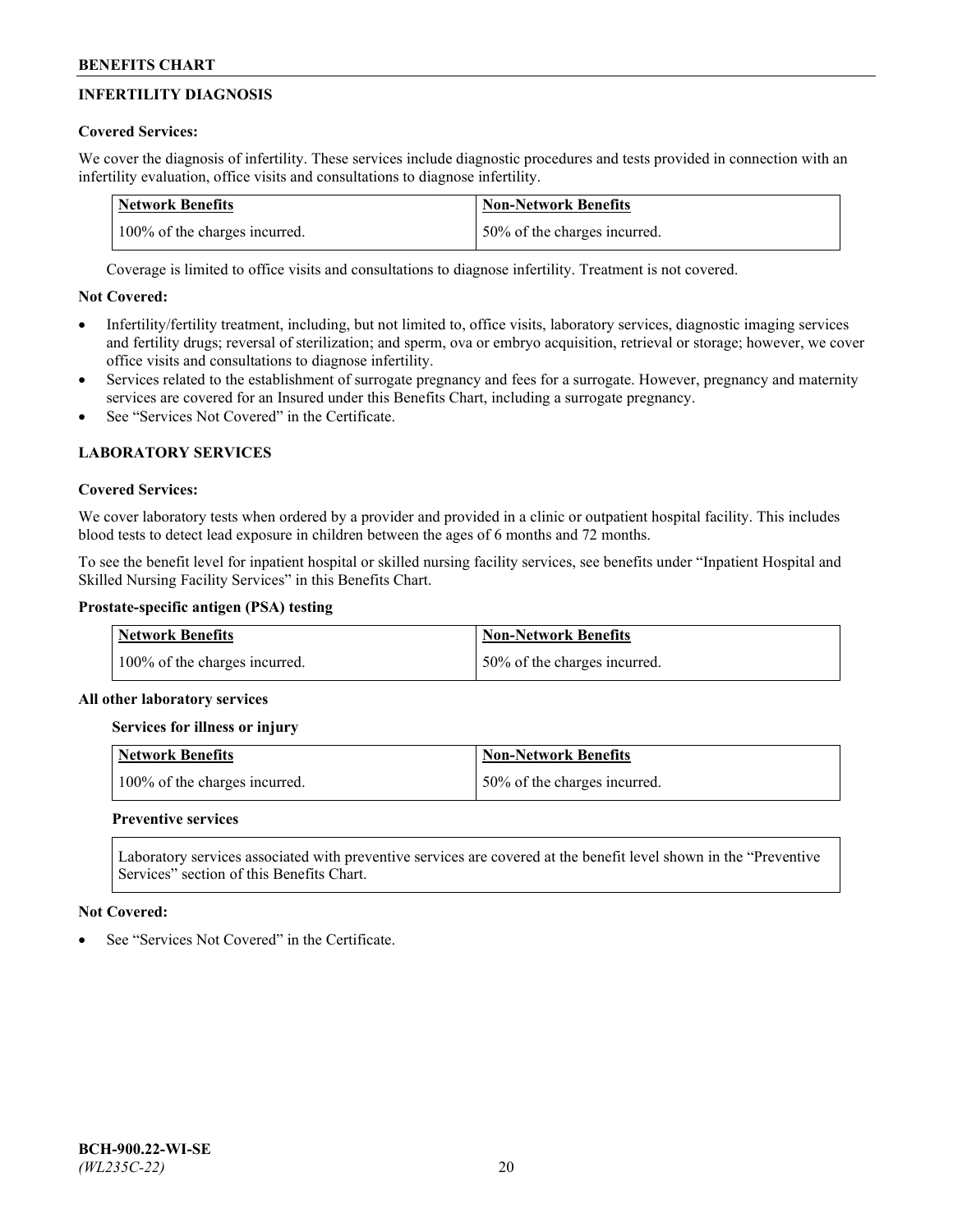# **MASTECTOMY RECONSTRUCTION BENEFIT**

## **Covered Services:**

We cover reconstruction of the breast on which the mastectomy has been performed; surgery and reconstruction of the other breast to produce symmetrical appearance, and prostheses and physical complications of all stages of mastectomy, including lymphedemas.

| <b>Network Benefits</b>                               | <b>Non-Network Benefits</b>                           |
|-------------------------------------------------------|-------------------------------------------------------|
| Coverage level is same as corresponding Network       | Coverage level is same as corresponding Non-Network   |
| Benefits, depending on type of service provided, such | Benefits, depending on type of service provided, such |
| as Office Visits for Illness or Injury, Inpatient or  | as Office Visits for Illness or Injury, Inpatient or  |
| Outpatient Hospital Services.                         | Outpatient Hospital Services.                         |

### **Not Covered:**

See "Services Not Covered" in the Certificate.

# **MEDICATION THERAPY DISEASE MANAGEMENT PROGRAM**

## **Covered Services:**

If you meet our criteria for coverage, you may qualify for our Medication Therapy Disease Management Program.

The program covers consultations with a designated Network pharmacist.

Covered services are based on established medical policies, which are subject to periodic review and modification by the medical directors. These medical policies (medical coverage criteria) are available by calling Member Services, or logging on to your "*my*HealthPartners" account at [healthpartners.com.](http://www.healthpartners.com/)

| Network Benefits                                            | <b>Non-Network Benefits</b> |
|-------------------------------------------------------------|-----------------------------|
| 100% of the charges incurred.<br>Deductible does not apply. | No coverage.                |

## **Not Covered:**

See "Services Not Covered" in the Certificate.

## **OFFICE VISITS FOR ILLNESS OR INJURY**

#### **Covered Services:**

We cover the following when medically necessary: professional medical and surgical services and related supplies, including biofeedback, of physicians and other health care providers; blood and blood products (unless replaced) and blood derivatives.

We cover diagnosis and treatment of illness or injury to the eyes. Where contact or eye glass lenses are prescribed as medically necessary for the post-operative treatment of cataracts or for the treatment of aphakia, acute or chronic corneal pathology, or keratoconus, we cover the initial evaluation, lenses and fitting. Insureds must pay for lens replacement beyond the initial pair.

Services received via video, E-visit or telephone are covered under the "Telehealth/Telemedicine Services" section.

#### **Office visits**

| <b>Network Benefits</b>       | <b>Non-Network Benefits</b>  |
|-------------------------------|------------------------------|
| 100% of the charges incurred. | 50% of the charges incurred. |

**Convenience clinics**

| <b>Network Benefits</b>       | <b>Non-Network Benefits</b>   |
|-------------------------------|-------------------------------|
| 100% of the charges incurred. | 150% of the charges incurred. |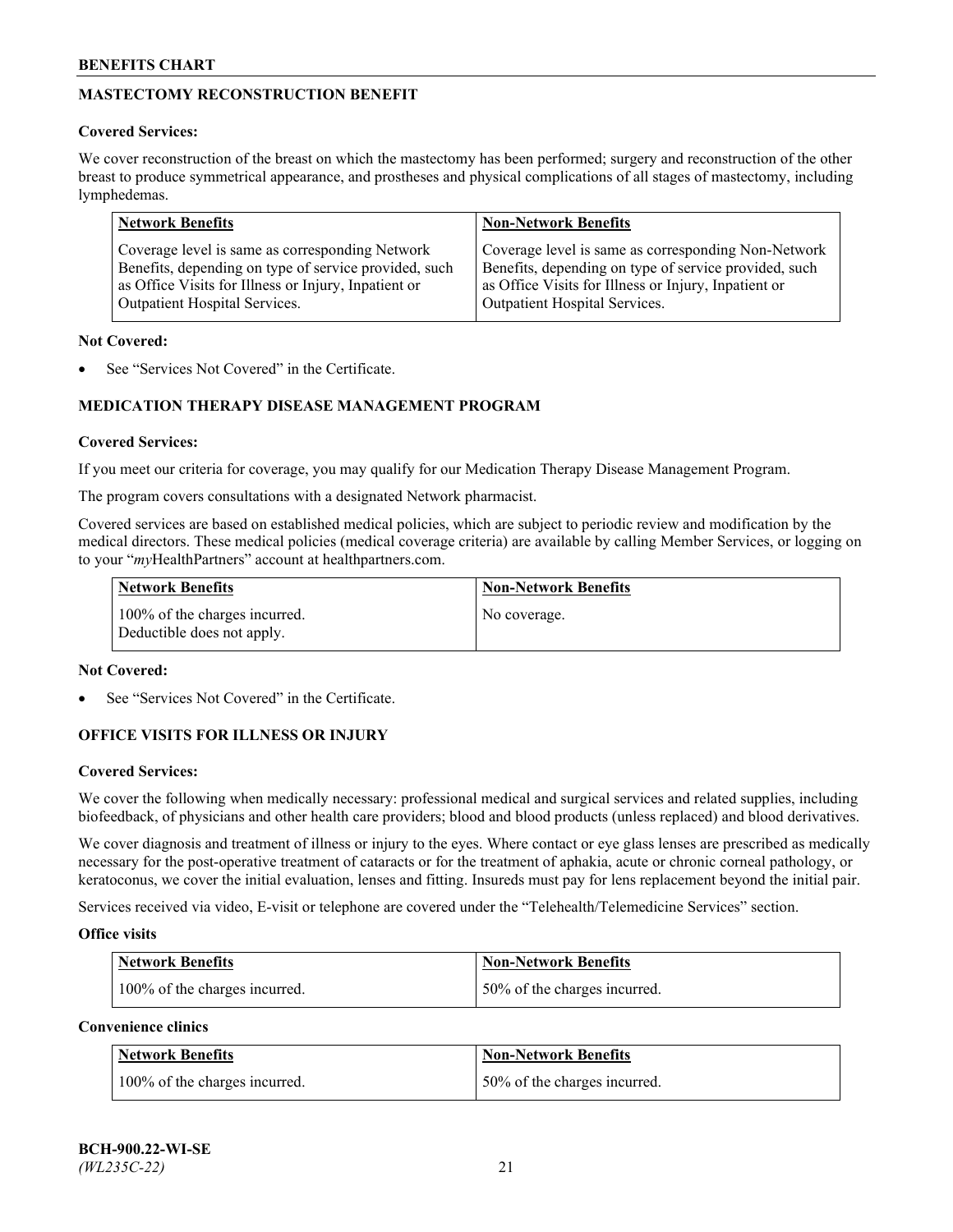### **Injections administered in a physician's office, other than immunizations**

#### **Allergy injections**

| <b>Network Benefits</b>       | <b>Non-Network Benefits</b>  |
|-------------------------------|------------------------------|
| 100% of the charges incurred. | 50% of the charges incurred. |

#### **All other injections**

| <b>Network Benefits</b>       | <b>Non-Network Benefits</b>  |
|-------------------------------|------------------------------|
| 100% of the charges incurred. | 50% of the charges incurred. |

## **Not Covered:**

- Court ordered treatment, except as described in this Benefits Chart. Any resulting court ordered treatment for mental health services will be subject to the Certificate's requirement for medical necessity.
- See "Services Not Covered" in the Certificate.

## **PEDIATRIC EYEWEAR**

## **Covered Services:**

We cover pediatric eyewear for children.

Routine eye exams are covered under the "Preventive Services" section.

| Network Benefits              | <b>Non-Network Benefits</b> |
|-------------------------------|-----------------------------|
| 100% of the charges incurred. | No coverage.                |

### **Limitations:**

- Coverage under this provision will continue until the end of the month in which the child turns age 19.
- Limited to one of the following per calendar year:
	- o one pair of eyeglasses including one set of prescription lenses, frames from our designated eyewear collection and anti-scratch coating; or
	- o one pair of non-disposable contact lenses; or
	- o a one-year supply of disposable contact lenses.
- Contact lens fittings are limited to two per calendar year.

## **Not Covered:**

- Frames that are not included in our designated eyewear collection. However, one pair of lenses will be covered if an Insured chooses frames outside our designated eyewear collection.
- More than one pair of lenses or frames or non-disposable contacts per calendar year, regardless of the reason. This includes replacement of eyeglasses or contact lenses due to loss, breakage, theft, or change in prescription.
- Safety glasses or goggles for sports or vocational reasons.
- Upgrades including, but not limited to, UV protection and no-line multifocal lenses.
- See "Services Not Covered" in the Certificate.

## **PHYSICAL THERAPY, OCCUPATIONAL THERAPY, SPEECH THERAPY AND OTHER SPECIFIED THERAPIES**

## **Covered Services:**

We cover the following physical therapy, occupational therapy and speech therapy services:

- Medically necessary rehabilitative care to correct the effects of illness or injury.
- Habilitative care rendered for congenital, developmental or medical conditions which have significantly limited the successful initiation of normal speech and normal motor development.

Massage therapy which is performed in conjunction with other treatment/modalities by a physical or occupational therapist is part of a prescribed treatment plan and is not billed separately is covered.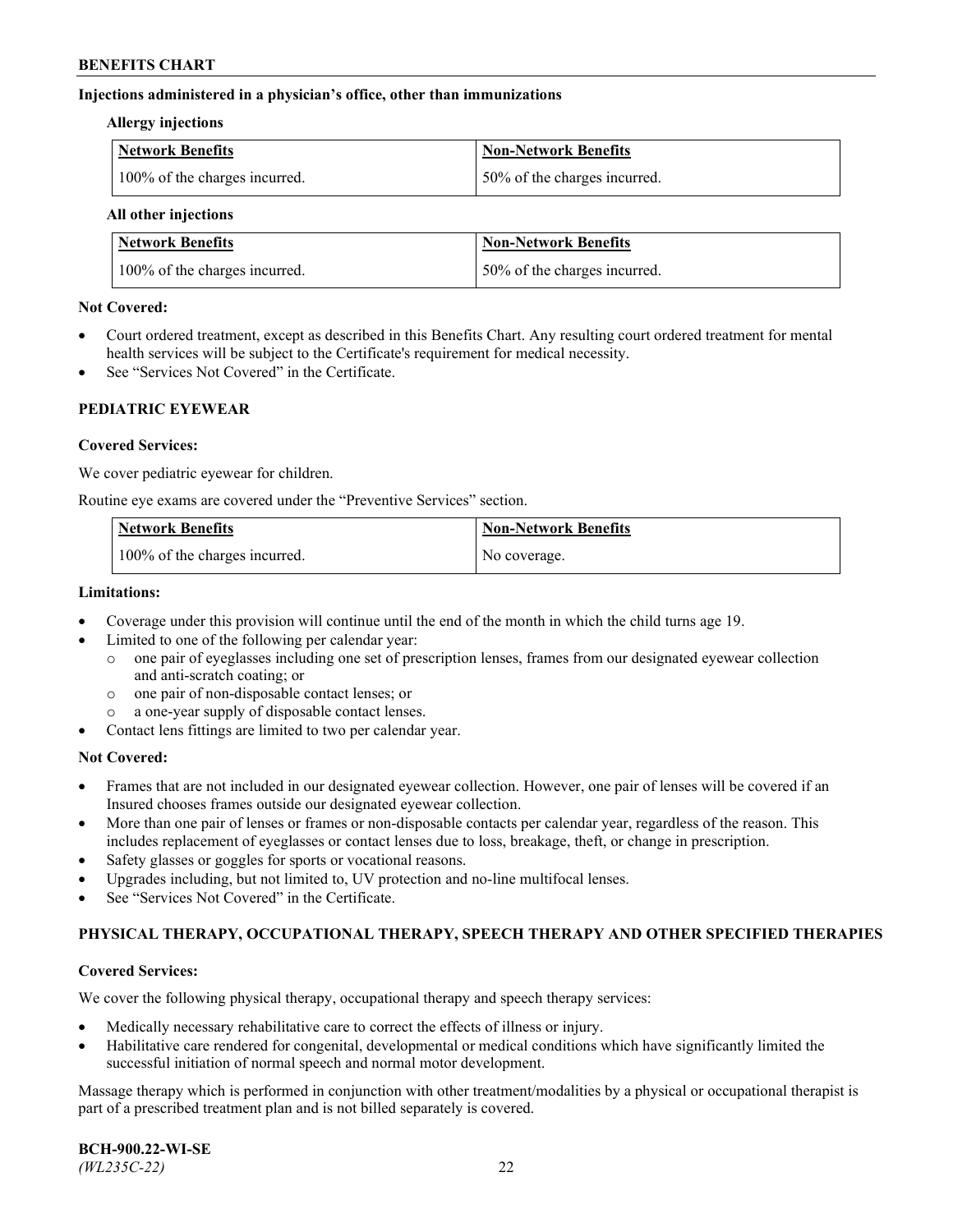We cover services provided in a clinic. To see the benefit level for inpatient hospital or skilled nursing facility services, see benefits under "Inpatient Hospital and Skilled Nursing Facility Services".

## **Rehabilitative care**

| <b>Network Benefits</b>                                                                       | <b>Non-Network Benefits</b>                                                                   |
|-----------------------------------------------------------------------------------------------|-----------------------------------------------------------------------------------------------|
| 100% of the charges incurred.                                                                 | 50% of the charges incurred.                                                                  |
| Physical, Occupational and Speech Therapy are<br>limited to 20 visits each per calendar year. | Physical, Occupational and Speech Therapy are<br>limited to 20 visits each per calendar year. |

#### **In addition to the services provided above, we cover a minimum of:**

- 20 visits per calendar year for pulmonary rehabilitation.
- 36 visits per calendar year for cardiac rehabilitation.
- 30 visits per calendar year for post-cochlear implant aural therapy.
- 20 visits per calendar year for cognitive rehabilitation.

The maximum number of visits is combined for Network Benefits and Non-Network Benefits.

### **Habilitative services**

| <b>Network Benefits</b>                                                                       | <b>Non-Network Benefits</b>                                                                   |
|-----------------------------------------------------------------------------------------------|-----------------------------------------------------------------------------------------------|
| 100% of the charges incurred.                                                                 | 50% of the charges incurred.                                                                  |
| Physical, Occupational and Speech Therapy are<br>limited to 20 visits each per calendar year. | Physical, Occupational and Speech Therapy are<br>limited to 20 visits each per calendar year. |

The maximum number of visits is combined for Network Benefits and Non-Network Benefits.

## **Not Covered:**

- Massage therapy for the purpose of comfort or convenience of the Insured.
- See "Services Not Covered" in the Certificate.

# **PRE-DIABETES DISEASE MANAGEMENT PROGRAM**

## **Covered Services:**

If you meet criteria for coverage, you may qualify for the Pre-Diabetes Disease Management Program through Omada Health. The program covers group health coaching which focuses on weight loss, exercise, behavior modification and health education at select locations determined by the plan.

| <b>Network Benefits</b>                                     | <b>Non-Network Benefits</b> |
|-------------------------------------------------------------|-----------------------------|
| 100% of the charges incurred.<br>Deductible does not apply. | Not applicable.             |

## **Not Covered:**

See "Services Not Covered" in the Certificate.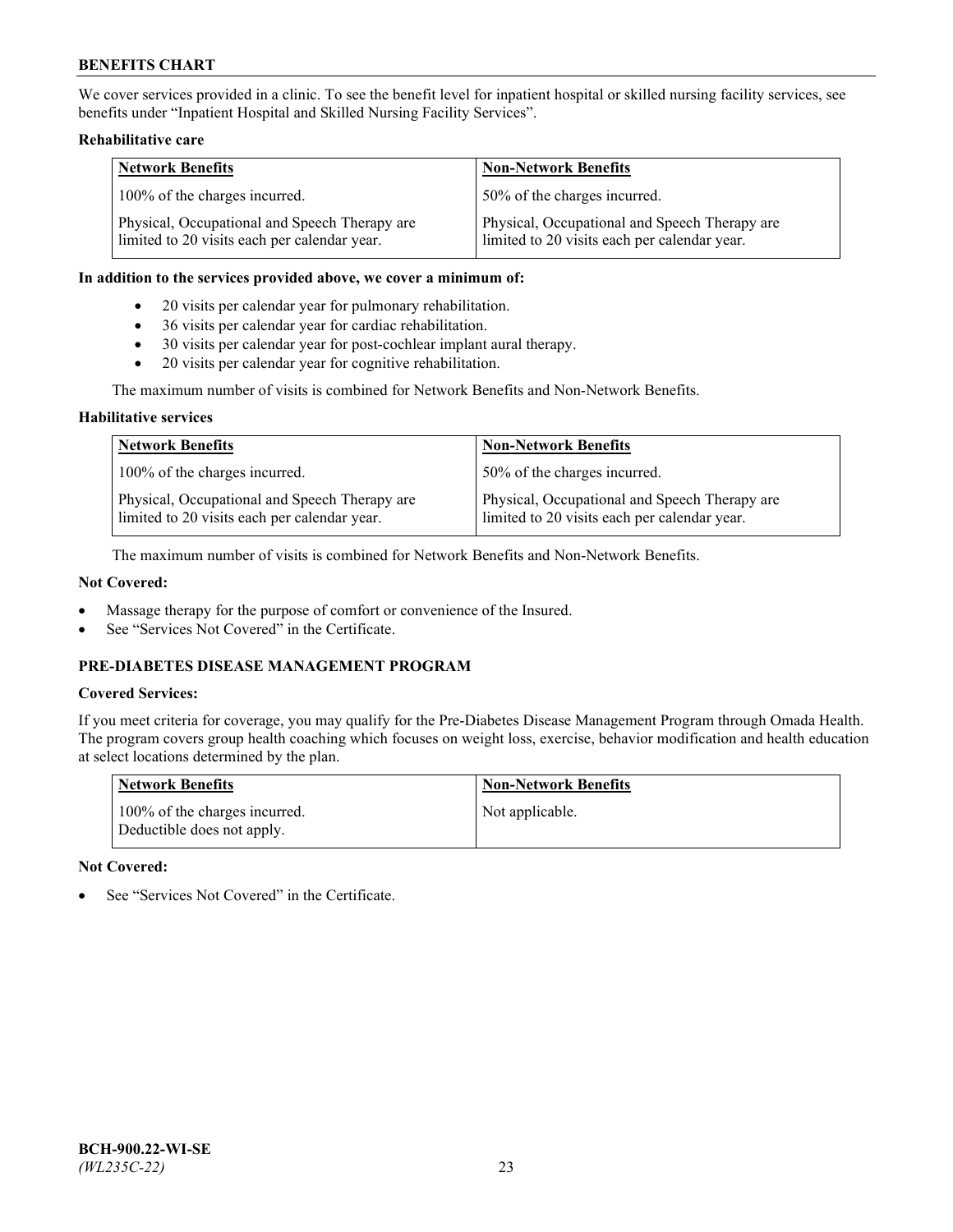# **PRESCRIPTION DRUG SERVICES**

### **Covered Services:**

We cover prescription drugs and medications that can be self-administered or are administered in a physician's office.

We will refill a prescription for eye drops covered under this Benefits Chart if the Insured requests a refill and the original prescription specified that additional quantities would be needed, providing the refill request does not exceed the quantities needed, and the following conditions are met:

- If the Insured requests a 30-day refill supply, the request must be made between 22 and 30 days of the later of (a) the original date that the prescription was distributed to the Insured or (b) the date that the most recent refill was distributed to the Insured; or
- If the Insured requests a 90-day refill supply, the request must be made between 67 and 90 days of the later of (a) the original date that the prescription was distributed to the Insured or (b) the date that the most recent refill was distributed to the Insured.

## **For Network Benefits, drugs and medications must be obtained at a Network pharmacy.**

### **For Non-Network Benefits, drugs and medications must be part of the formulary.**

### **If a copayment is required, you must pay one copayment for each 31-day supply, or portion thereof.**

### **Outpatient drugs (except as specified below)**

| <b>Network Benefits</b>                                                                                                                                      | <b>Non-Network Benefits</b>  |
|--------------------------------------------------------------------------------------------------------------------------------------------------------------|------------------------------|
| Formulary drugs are covered at 100% of the charges<br>incurred.                                                                                              | 50% of the charges incurred. |
| Formulary insulin is considered preventive and is not<br>subject to your deductible. In no event will your cost for<br>a formulary insulin drug exceed \$25. |                              |
| Non-formulary drugs are covered at 80% of the charges<br>incurred.                                                                                           |                              |

**Oral chemotherapy drugs** are included on the specialty drug list. However, you pay the applicable outpatient drug benefit. As required by Wisconsin law, you will not pay higher cost sharing (deductible, copayment or coinsurance) for orally administered chemotherapy drugs than you pay for injected or intravenously administered chemotherapy drugs.

#### **Mail order drugs**

| For your convenience, you may also get up to a                                                                                                                                                        |                                                                                                                            |
|-------------------------------------------------------------------------------------------------------------------------------------------------------------------------------------------------------|----------------------------------------------------------------------------------------------------------------------------|
| 93-day supply of outpatient prescription drugs that<br>can be self-administered through the designated mail<br>order service.<br>Specialty drugs are not available through the mail<br>order service. | Mail order drugs are only available through the<br>designated mail order service.<br>See Network Mail Order Drugs Benefit. |

## **Specialty drugs that are self-administered**

| <b>Network Benefits</b>                                                                                              | <b>Non-Network Benefits</b> |
|----------------------------------------------------------------------------------------------------------------------|-----------------------------|
| 100% of the charges incurred.                                                                                        | No coverage.                |
| Specialty drugs are limited to drugs on the<br>Specialty drug list and must be obtained from a<br>designated vendor. |                             |

**Oral chemotherapy drugs** are included on the specialty drug list. However, you pay the applicable outpatient drug benefit. As required by Wisconsin law, you will not pay higher cost sharing (deductible, copayment or coinsurance) for orally administered chemotherapy drugs than you pay for injected or intravenously administered chemotherapy drugs.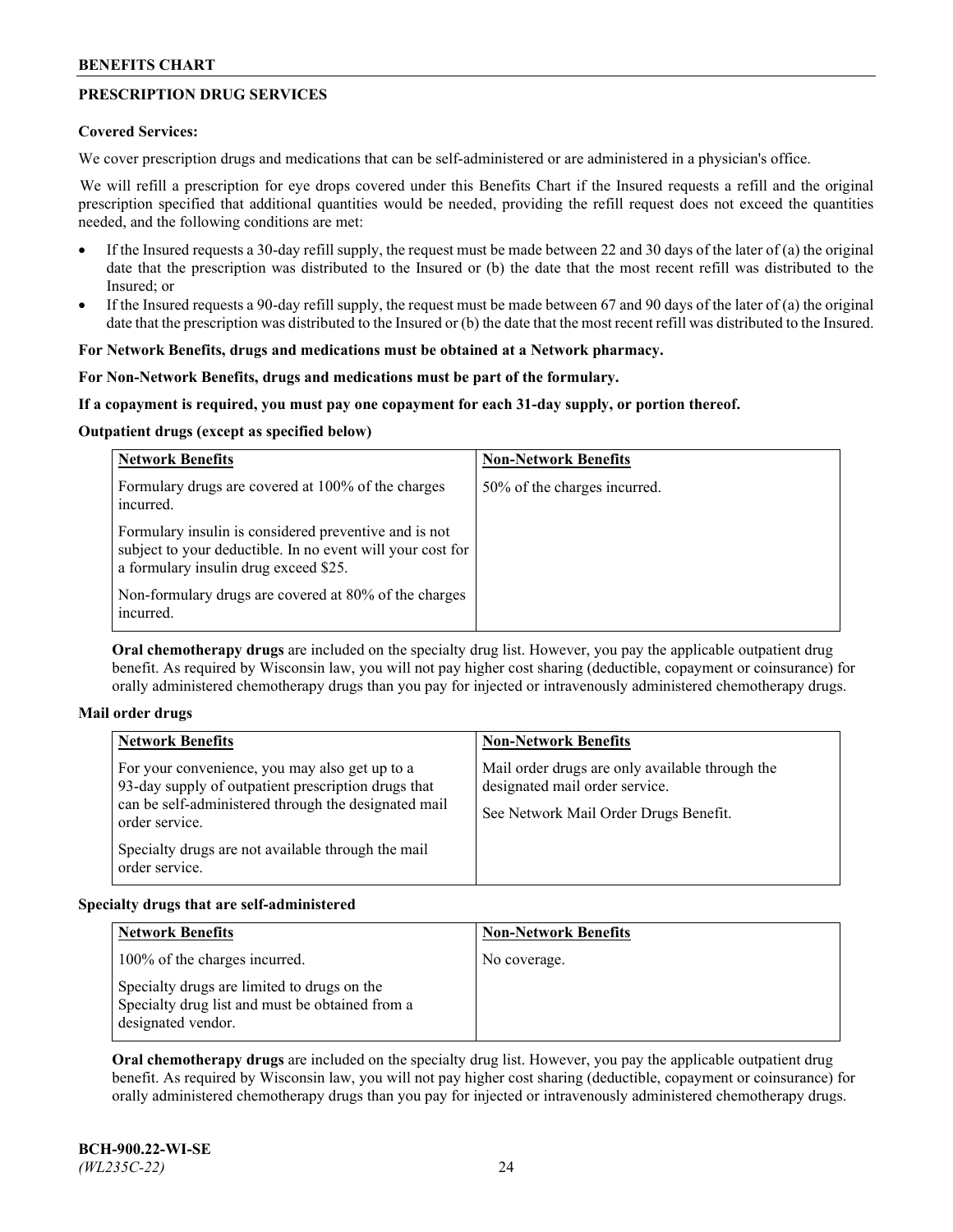**Tobacco cessation drugs.** All FDA approved tobacco cessation drugs are covered.

| <b>Network Benefits</b>                                     | <b>Non-Network Benefits</b>  |
|-------------------------------------------------------------|------------------------------|
| 100% of the charges incurred.<br>Deductible does not apply. | 50% of the charges incurred. |

## **Contraceptive drugs**

| <b>Network Benefits</b>                                                                                                                                         | <b>Non-Network Benefits</b>  |
|-----------------------------------------------------------------------------------------------------------------------------------------------------------------|------------------------------|
| 100% of the charges incurred for formulary drugs.<br>Deductible does not apply.                                                                                 | 50% of the charges incurred. |
| If a physician requests that a non-formulary<br>contraceptive drug be dispensed as written, the drug<br>will be covered at 100%, not subject to the deductible. |                              |

**ACA preventive medications.** We cover preventive medications currently recommended by USPSTF with an A or B rating if they are prescribed by your medical provider and they are listed on our Commercial ACA Preventive Drug List. Preventive medications are subject to periodic review and modification. Changes would be effective in accordance with the federal rules and reflected in our current medical coverage criteria for preventive care services.

| <b>Network Benefits</b>                                     | <b>Non-Network Benefits</b>  |
|-------------------------------------------------------------|------------------------------|
| 100% of the charges incurred.<br>Deductible does not apply. | 50% of the charges incurred. |

# **Limitations:**

- Certain drugs may require prior authorization as indicated on the formulary. HealthPartners may require prior authorization for the drug and also the site where the drug will be provided. Certain drugs are subject to our utilization review process and quantity limits.
- Certain non-formulary drugs require prior authorization. In addition, certain drugs may be subject to any quantity limits applied as part of our trial program. The trial drug program applies to new prescriptions for certain drugs which have high toxicity, low tolerance, high costs and/or high potential for waste. Trial drugs are indicated on the formulary and/or the specialty drug list. Your first fill of a trial drug may be limited to less than a month supply. If the drug is well tolerated and effective, you will receive the remainder of your first month supply.
- If an Insured requests a brand name drug when there is a generic equivalent, the brand name drug will be covered up to the charge that would apply to the generic drug, minus any required copayment. If a physician requests that a brand name drug be dispensed as written, and we determine the brand name drug is medically necessary, the drug will be paid at the nonformulary benefit.
- We may require insureds to try over-the-counter (OTC) drug alternatives before approving more costly formulary prescription drugs.
- Unless otherwise specified in the "Prescription Drug Services" section, you may receive up to a 31-day supply per prescription.
- A 93-day supply will be covered and dispensed only at pharmacies that participate in our extended day supply program.
- New prescriptions to treat certain chronic conditions are limited to a 31-day supply.
- No more than a 31-day supply of specialty drugs will be covered and dispensed at a time unless it's a manufacturer supplied drug that cannot be split that supplies the member with more than a 31-day supply.

**Not Covered:**Replacement of prescription drugs, medications, equipment and supplies due to loss, damage or theft.

- Nonprescription (over-the-counter) drugs or medications, including, but not limited to, vitamins, supplements, homeopathic remedies, and non-FDA approved drugs, unless listed on the formulary and prescribed by a physician or legally authorized health care provider under applicable state and federal law. This exclusion does not include over-thecounter contraceptives for women as allowed under the Affordable Care Act when the Insured obtains a prescription for the item. In addition, if the Insured obtains a prescription, this exclusion does not include aspirin to prevent cardiovascular disease for men and women of certain ages; folic acid supplements for women who may become pregnant; fluoride chemoprevention supplements for children without fluoride in their water source; and iron supplements for children ages 6-12 months who are at risk for anemia.
- All drugs for the treatment of sexual dysfunction.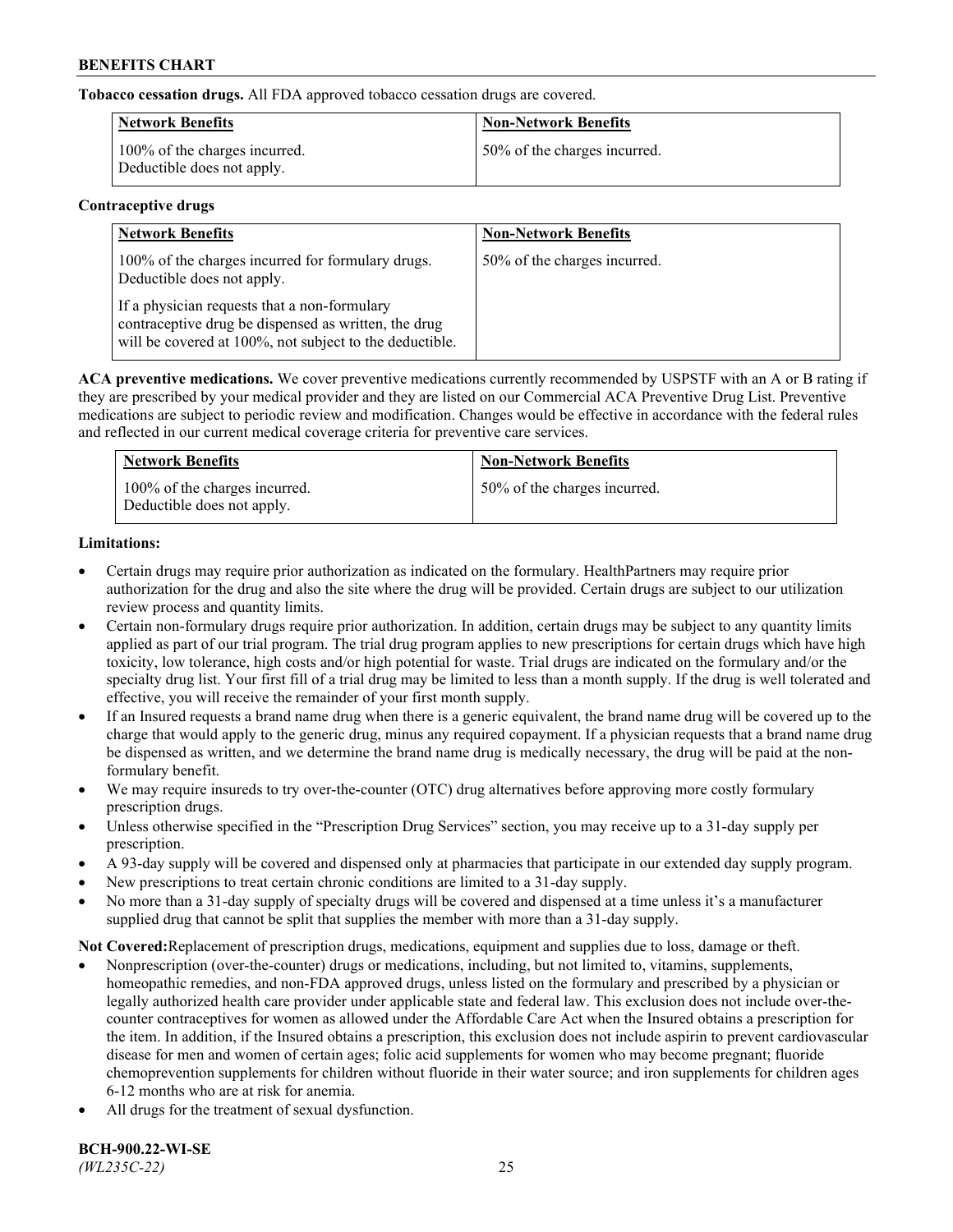- All drugs for the treatment of growth deficiency.
- Fertility drugs.
- Medical cannabis.
- Drugs on the Excluded Drug List. The Excluded Drug List includes select drugs within a therapy class that are not eligible for coverage. This includes drugs that may be excluded for certain indications. The Excluded Drug List is available at [healthpartners.com.](http://www.healthpartners.com/)
- Drugs that are newly approved by the FDA until they are reviewed and approved by HealthPartners Pharmacy and Therapeutics Committee.
- Medical devices approved by the FDA will not be covered under the "Prescription Drug Services" section unless they are on our formulary. Covered medical devices are generally submitted and reimbursed under your medical benefits.
- See "Services Not Covered" in the Certificate.

# **PREVENTIVE SERVICES**

# **Applicable Definitions:**

**Routine Preventive Services** are routine health care services that include screenings, check-ups and counseling to prevent illness, disease or other health problems before symptoms occur.

**Diagnostic Services** are services to help a provider understand your symptoms, diagnose illness and decide what treatment may be needed. They may be the same services that are listed as preventive services, but they are being used as diagnostic services. Your provider will determine if these services are preventive or diagnostic. These services are not preventive if received as part of a visit to diagnose, manage or maintain an acute or chronic medical condition, illness or injury. When that occurs, unless otherwise indicated below, standard deductibles, copayments or coinsurance apply.

# **Covered Services:**

We cover preventive services that meet any of the requirements under the Affordable Care Act (ACA) shown in the bulleted items below. These preventive services are covered at 100% under the Network Benefits with no deductible, copayments or coinsurance. (If a preventive service is not required by the ACA and it is covered at a lower benefit level, it will be specified below.) Preventive benefits mandated under the ACA are subject to periodic review and modification. Changes would be effective in accordance with the federal rules. Preventive services mandated by the ACA include:

- Evidence-based items or services that have in effect a rating of A or B in the current recommendations of the United States Preventive Services Task Force with respect to the individual;
- Immunizations for routine use in children, adolescents, and adults that have in effect a recommendation from the Advisory Committee on Immunization Practices of the Centers for Disease Control and Prevention with respect to the individual;
- With respect to infants, children, and adolescents, evidence-informed preventive care and screenings provided for in comprehensive guidelines supported by the Health Resources and Services Administration; and
- With respect to women, preventive care and screenings provided for in comprehensive guidelines supported by the Health Resources and Services Administration.

Covered services are based on established medical policies, which are subject to periodic review and modification by the medical or dental directors. These medical policies (medical coverage criteria) are available by calling Member Services, or logging on to your "*my*HealthPartners" account at [healthpartners.com.](https://www.healthpartners.com/hp/index.html)

# **ACA and state mandated preventive services are covered as follows:**

**Routine health exams and periodic health assessments.** A physician or health care provider will counsel you as to how often health assessments are needed based on age, sex and health status. This includes screening and counseling for tobacco cessation and all FDA approved tobacco cessation medications including over-the-counter drugs (as shown in the Prescription Drug Services section).

| Network Benefits                                            | <b>Non-Network Benefits</b>  |
|-------------------------------------------------------------|------------------------------|
| 100% of the charges incurred.<br>Deductible does not apply. | 50% of the charges incurred. |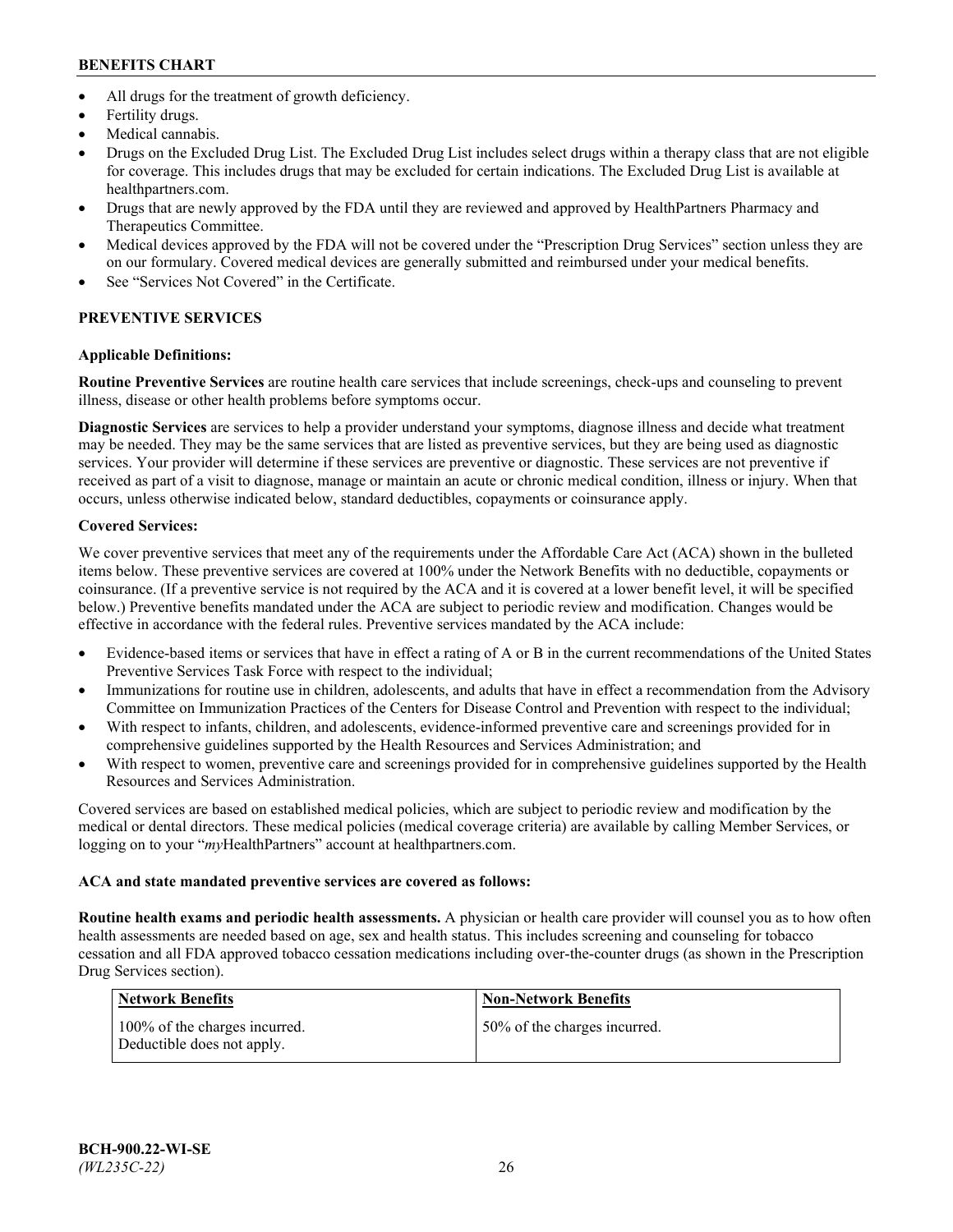**Child health supervision services.** This includes pediatric preventive services such as newborn screenings, appropriate immunizations, developmental assessments and laboratory services appropriate to the age of the child from birth to 72 months and appropriate immunizations to age 18.

| <b>Network Benefits</b>                                     | <b>Non-Network Benefits</b>  |
|-------------------------------------------------------------|------------------------------|
| 100% of the charges incurred.<br>Deductible does not apply. | 50% of the charges incurred. |

#### **Routine prenatal care and exams**

| Network Benefits                                            | <b>Non-Network Benefits</b>  |
|-------------------------------------------------------------|------------------------------|
| 100% of the charges incurred.<br>Deductible does not apply. | 50% of the charges incurred. |

**Routine postnatal care.** This includes health exams, assessments, education and counseling relating to the period immediately after childbirth.

| Network Benefits                                            | <b>Non-Network Benefits</b>  |
|-------------------------------------------------------------|------------------------------|
| 100% of the charges incurred.<br>Deductible does not apply. | 50% of the charges incurred. |

**Routine screening procedures for cancer.** This includes colorectal screening and other cancer screenings recommended by the USPSTF with an A or B rating. Women's preventive health services below describe additional routine screening procedures for cancer.

| <b>Network Benefits</b>                                     | <b>Non-Network Benefits</b>  |
|-------------------------------------------------------------|------------------------------|
| 100% of the charges incurred.<br>Deductible does not apply. | 50% of the charges incurred. |

**Professional voluntary family planning services.** This includes services to prevent or delay a pregnancy, including counseling and education. Services must be provided by a licensed provider.

| <b>Network Benefits</b>                                     | <b>Non-Network Benefits</b>  |
|-------------------------------------------------------------|------------------------------|
| 100% of the charges incurred.<br>Deductible does not apply. | 50% of the charges incurred. |

#### **Adult immunizations**

| <b>Network Benefits</b>                                     | <b>Non-Network Benefits</b>  |
|-------------------------------------------------------------|------------------------------|
| 100% of the charges incurred.<br>Deductible does not apply. | 50% of the charges incurred. |

**Women's preventive health services.** This includes mammograms, screenings for cervical cancer (pap smears), breast pumps, human papillomavirus (HPV) testing, counseling for sexually transmitted infections, counseling and screening for human immunodeficiency virus (HIV), and all FDA approved contraceptive methods as prescribed by a doctor, sterilization procedures, education and counseling (see the Prescription Drug Services section for coverage of oral contraceptive drugs). We also provide genetic screening for BRCA if someone in your family has the gene or you have a diagnosis of cancer.

The U.S. Preventive Services Task Force (USPSTF) recommends screening mammography, with or without clinical breast examination (CBE), every 1-2 years for women aged 40 and older. For women age 50 and older, we cover an annual mammogram.

| <b>Network Benefits</b>                                     | <b>Non-Network Benefits</b>  |
|-------------------------------------------------------------|------------------------------|
| 100% of the charges incurred.<br>Deductible does not apply. | 50% of the charges incurred. |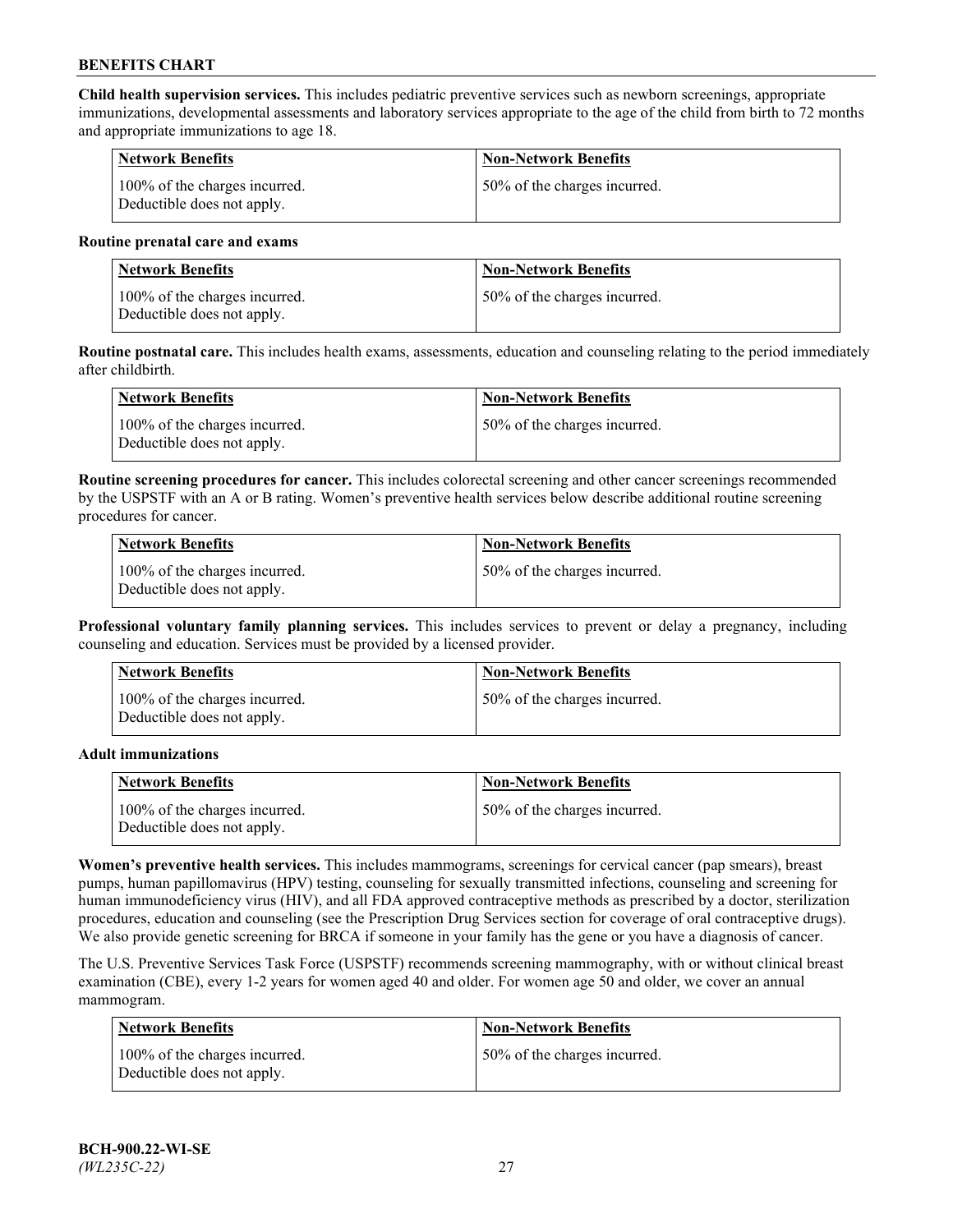**Obesity screening and management.** We cover obesity screening and counseling for all ages during a routine preventive care exam. If you are age 18 or older and have a body mass index of 30 or more, we also cover intensive obesity management to help you lose weight. Your primary care doctor can coordinate these services.

| <b>Network Benefits</b>                                     | <b>Non-Network Benefits</b>  |
|-------------------------------------------------------------|------------------------------|
| 100% of the charges incurred.<br>Deductible does not apply. | 50% of the charges incurred. |

## **In addition to any ACA or state mandated preventive services referenced above, we cover the following eligible services:**

#### **Routine eye and hearing exams**

| <b>Network Benefits</b>                                     | <b>Non-Network Benefits</b>  |
|-------------------------------------------------------------|------------------------------|
| 100% of the charges incurred.<br>Deductible does not apply. | 50% of the charges incurred. |

**Ovarian cancer surveillance test for women who are at risk.** "At risk for ovarian cancer" means (1) having a family history that includes any of the following: one or more first-degree or second-degree relatives with ovarian cancer, clusters of female relatives with breast cancer or nonpolyposis colorectal cancer; or (2) testing positive for BRCA1 or BRCA2 mutations. "Surveillance test for ovarian cancer" means annual screening using CA-125 serum tumor marker testing, transvaginal ultrasound, pelvic examination or other proven ovarian screening tests currently being evaluated by the federal Food and Drug Administration or by the National Cancer Institute.

| <b>Network Benefits</b>                               | <b>Non-Network Benefits</b>                           |
|-------------------------------------------------------|-------------------------------------------------------|
| Coverage level is same as corresponding Network       | Coverage level is same as corresponding Non-Network   |
| Benefits, depending on type of service provided, such | Benefits, depending on type of service provided, such |
| as Diagnostic Imaging Services, Laboratory Services   | as Diagnostic Imaging Services, Laboratory Services   |
| or Office Visits for Illness or Injury, or Preventive | or Office Visits for Illness or Injury, or Preventive |
| Services.                                             | Services.                                             |

**Limitations:**Services are not preventive if received as part of a visit to diagnose, manage or maintain an acute or chronic medical condition, illness or injury. When that occurs, unless otherwise indicated above, standard deductibles, copayments or coinsurance apply.

#### **Not Covered:**

See "Services Not Covered" in the Certificate.

## **TELEHEALTH/TELEMEDICINE SERVICES**

## **Definitions:**

**Telehealth, Telemedicine, or Virtual Care.** This is a means of communication between a health care professional and a patient. This includes the use of secure electronic information, imaging, and communication technologies, including:

- interactive audio or audio-video
- interactive audio with store-and-forward technology
- chat-based and email-based systems
- physician-to-physician consultation
- patient education
- data transmission
- data interpretation
- digital diagnostics (algorithm-enabled diagnostic support)
- digital therapeutics (the use of personal health devices and sensors, either alone or in combination with conventional drug therapies, for disease prevention and management)

#### Services can be delivered:

Synchronously: the patient and health care professional are engaging with one another at the same time; or Asynchronously: the patient and health care professional engage with each other at different points in time.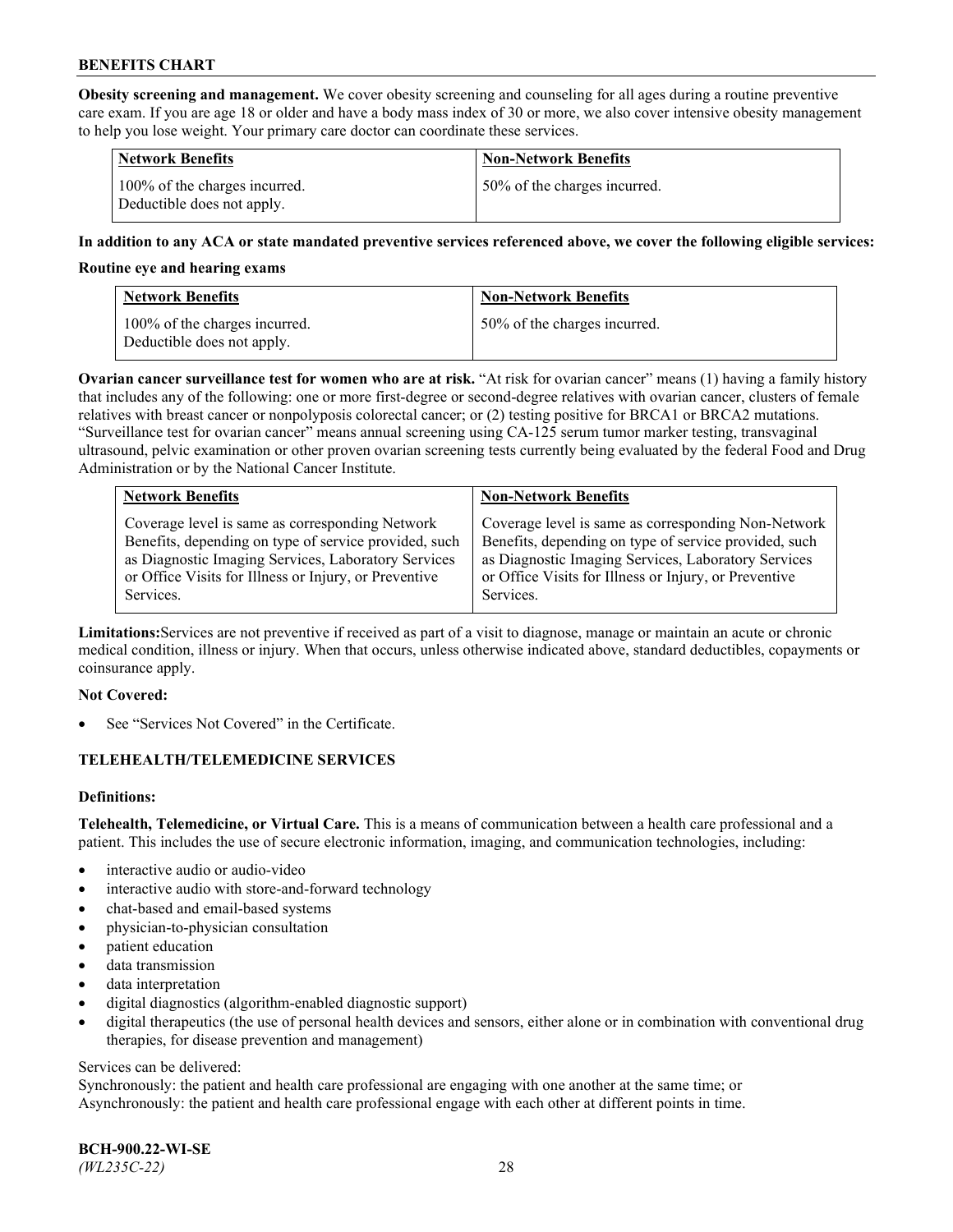**Telephone Visits.** Live, synchronous, interactive encounters over the telephone between a patient and a healthcare provider.

**E-visit or chat-based visits.** Asynchronous online or mobile app encounters to discuss a patient's personal health information, vital signs, and other physiologic data or diagnostic images. The healthcare provider reviews and delivers a consultation, diagnosis, prescription or treatment plan after reviewing the patient's visit information.

**Virtuwell®.** This is an online service for you to receive a diagnosis and treatment for certain conditions, such as a cold, flu, ear pain and sinus infections. You may access the Virtuwell website at [virtuwell.com.](https://www.virtuwell.com/)

**Video Visits.** Live, synchronous, interactive encounters using secure web-based video between a patient and a healthcare provider.

### **Covered Services:**

The Plan covers the following methods of receiving care for services that would be eligible under the Plan if the service were provided in person.

#### **Scheduled telephone visits**

| <b>Network Benefits</b>       | <b>Non-Network Benefits</b>  |
|-------------------------------|------------------------------|
| 100% of the charges incurred. | 50% of the charges incurred. |

### **E-visits**

### **Access to online care through Virtuwell at [virtuwell.com](https://www.virtuwell.com/)**

| Network Benefits              | <b>Non-Network Benefits</b> |
|-------------------------------|-----------------------------|
| 100% of the charges incurred. | Not applicable.             |

### **All other E-visits**

| <b>Network Benefits</b>       | <b>Non-Network Benefits</b>  |
|-------------------------------|------------------------------|
| 100% of the charges incurred. | 50% of the charges incurred. |

#### **Video visits**

| <b>Network Benefits</b>                                      | <b>Non-Network Benefits</b>                            |
|--------------------------------------------------------------|--------------------------------------------------------|
| Coverage level is same as corresponding Network              | Coverage level is same as corresponding Non-           |
| Benefits, depending on type of service provided, such as     | Network Benefits, depending on type of service         |
| Office Visits for Illness or Injury, Inpatient or Outpatient | provided, such as Office Visits for Illness or Injury, |
| Hospital Services.                                           | Inpatient or Outpatient Hospital Services.             |

#### **Not Covered:**

See "Services Not Covered" in the Certificate.

## **TRANSPLANT SERVICES**

#### **Applicable Definitions:**

**Autologous.** This is when the source of cells is from the individual's own marrow or stem cells.

**Allogeneic.** This is when the source of cells is from a related or unrelated donor's marrow or stem cells.

**Allogeneic Bone Marrow Transplant.** This is when the bone marrow is harvested from the related or unrelated donor and stored. The patient undergoes treatment which includes tumor ablation with high-dose chemotherapy and/or radiation. The bone marrow is reinfused (transplanted).

**Autologous Bone Marrow Transplant.** This is when the bone marrow is harvested from the individual and stored. The patient undergoes treatment which includes tumor ablation with high-dose chemotherapy and/or radiation. The bone marrow is reinfused (transplanted).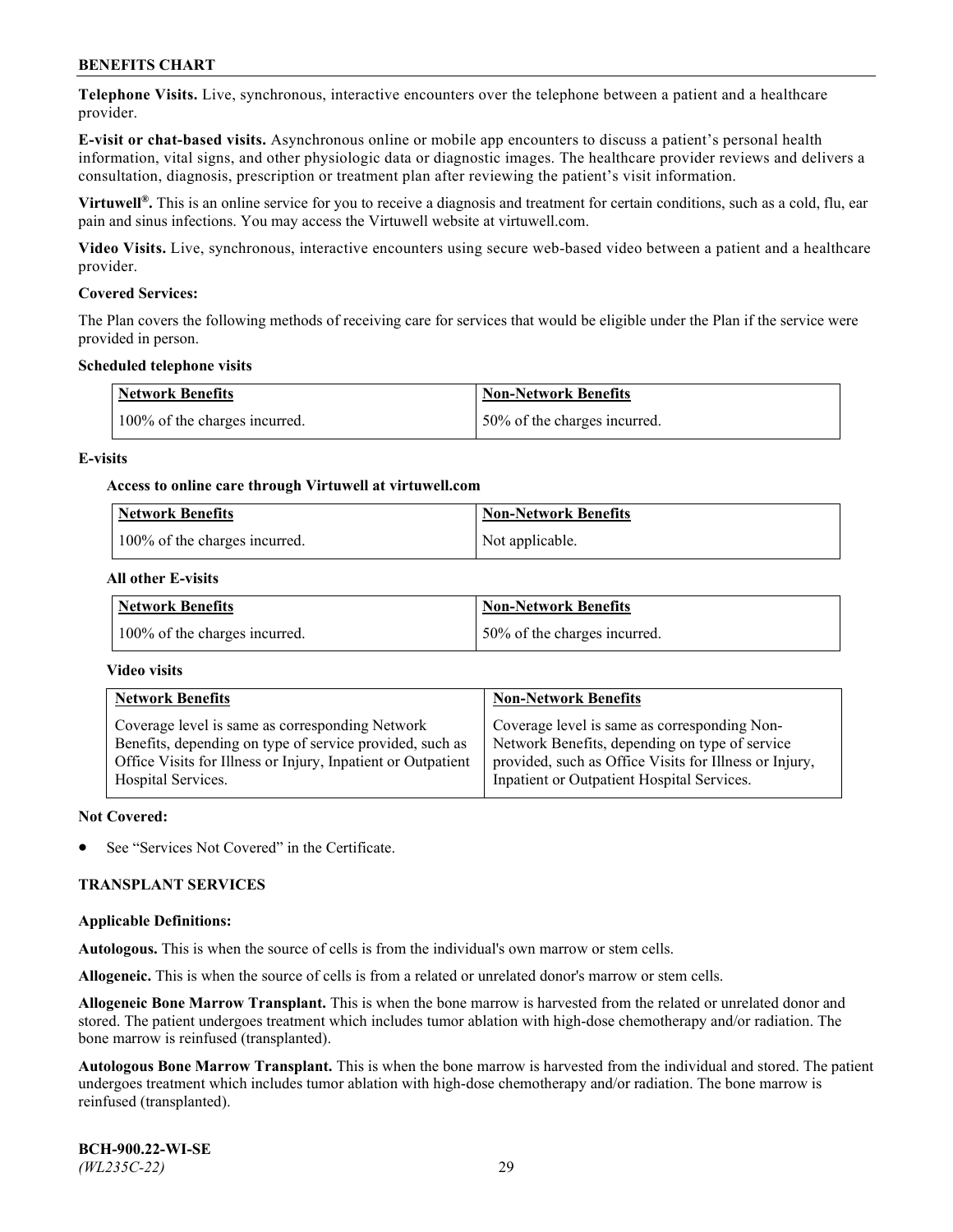**Autologous/Allogeneic Stem Cell Support.** This is a treatment process that includes stem cell harvest from either bone marrow or peripheral blood, tumor ablation with high-dose chemotherapy and/or radiation, stem cell reinfusion, and related care. Autologous/allogeneic bone marrow transplantation and high dose chemotherapy with peripheral stem cell rescue/support are considered to be autologous/allogeneic stem cell support.

**Designated Transplant Center.** This is any health care provider, group or association of health care providers designated by us to provide services, supplies or drugs for specified transplants for our Insureds.

**Transplant Services.** This is transplantation (including retransplants) of the human organs or tissue listed below, including all related post-surgical treatment, follow-up care and drugs and multiple transplants for a related cause. Transplant services do not include other organ or tissue transplants or surgical implantation of mechanical devices functioning as a human organ, except surgical implantation of an FDA approved Ventricular Assist Device (VAD) or total artificial heart, functioning as a temporary bridge to heart transplantation.

Prior authorization is required prior to consultation to support coordination of care and benefits.

### **Covered Services:**

We cover eligible transplant services (as defined above) while you are covered under the Certificate. Transplants that will be considered for coverage are limited to the following:

- Kidney transplants for end-stage disease.
- Cornea transplants for end-stage disease.
- Heart transplants for end-stage disease.
- Lung transplants or heart/lung transplants for: (1) primary pulmonary hypertension; (2) Eisenmenger's syndrome; (3) endstage pulmonary fibrosis; (4) alpha 1 antitrypsin disease; (5) cystic fibrosis; and (6) emphysema.
- Liver transplants for: (1) biliary atresia in children; (2) primary biliary cirrhosis; (3) post-acute viral infection (including hepatitis A, hepatitis B antigen e negative and hepatitis C) causing acute atrophy or post-necrotic cirrhosis; (4) primary sclerosing cholangitis; (5) alcoholic cirrhosis; and (6) hepatocellular carcinoma.
- Allogeneic bone marrow transplants or peripheral stem cell support associated with high dose chemotherapy for: (1) acute myelogenous leukemia; (2) acute lymphocytic leukemia; (3) chronic myelogenous leukemia; (4) severe combined immunodeficiency disease; (5) Wiskott-Aldrich syndrome; (6) aplastic anemia; (7) sickle cell anemia; (8) non-relapsed or relapsed non-Hodgkin's lymphoma; (9) multiple myeloma; and (10) testicular cancer.
- Autologous bone marrow transplants or peripheral stem cell support associated with high-dose chemotherapy for: (1) acute leukemias; (2) non-Hodgkin's lymphoma; (3) Hodgkin's disease; (4) Burkitt's lymphoma; (5) neuroblastoma; (6) multiple myeloma; (7) chronic myelogenous leukemia; and (8) non-relapsed non-Hodgkin's lymphoma.
- Pancreas transplants for simultaneous pancreas-kidney transplants for diabetes, pancreas after kidney, living related segmental simultaneous pancreas kidney transplantation and pancreas transplant alone.

To receive Network Benefits, charges for transplant services must be incurred at a Designated Transplant Center.

The transplant-related treatment provided, including expenses incurred for directly related donor services, shall be subject to and in accordance with the provisions, limitations, maximums and other terms of the Certificate.

Medical and hospital expenses of the donor are covered only when the recipient is an Insured and the transplant and directly related donor expenses have been prior authorized for coverage. Treatment of medical complications that may occur to the donor are not covered. Donors are not considered Insureds, and are therefore not eligible for the rights afforded to Insureds under the Certificate.

The list of eligible transplant services and coverage determinations are based on established medical policies, which are subject to periodic review and modification by the medical director.

| <b>Network Benefits</b>                          | <b>Non-Network Benefits</b>                          |
|--------------------------------------------------|------------------------------------------------------|
| See Network Inpatient Hospital Services Benefit. | See Non-Network Inpatient Hospital Services Benefit. |